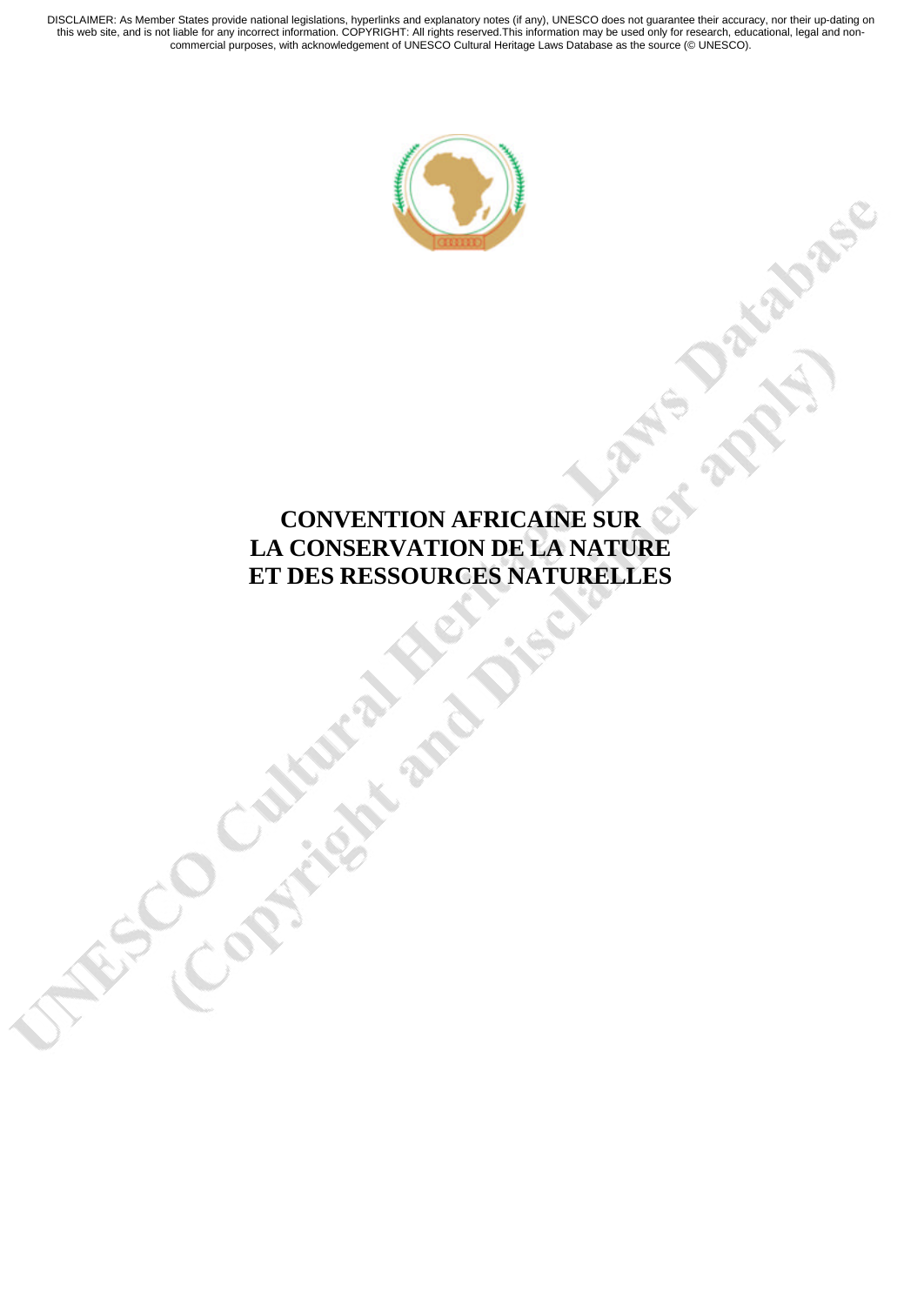DISCLAIMER: As Member States provide national legislations, hyperlinks and explanatory notes (if any), UNESCO does not guarantee their accuracy, nor their up-dating on<br>this web site, and is not liable for any incorrect inf

# Table des matières

ST.

| PREAMBULE           |                                                |  |
|---------------------|------------------------------------------------|--|
| Article I           |                                                |  |
| Article II          |                                                |  |
| Article III         |                                                |  |
| Article IV          |                                                |  |
| Article V           |                                                |  |
| Article VI          |                                                |  |
| Article VII         |                                                |  |
| Article VIII        |                                                |  |
| Article IX          |                                                |  |
| Article X           |                                                |  |
| Article XI          |                                                |  |
| Article XII         |                                                |  |
| Article XIII        | PROCESSUS ET ACTIVITES AYANT UNE INCIDENCE SUR |  |
|                     |                                                |  |
| <b>Article XIV</b>  |                                                |  |
| Article XV          |                                                |  |
| Article XVI         |                                                |  |
| Article XVII        | DROITS TRADITIONNELS DES COMMUNAUTES           |  |
|                     |                                                |  |
| Article XVIII       |                                                |  |
| <b>Article XIX</b>  |                                                |  |
| Article XX          | RENFORCEMENT DES CAPACITES, EDUCATION ET       |  |
|                     |                                                |  |
| Article XXI         |                                                |  |
| Article XXII        |                                                |  |
| Article XXIII       |                                                |  |
| <b>Article XXIV</b> |                                                |  |
| Article XXV         |                                                |  |
| Article XXVI        |                                                |  |
| Article XXVII       |                                                |  |
| Article XXVIII      |                                                |  |
| <b>Article XXIX</b> |                                                |  |
| Article XXX         |                                                |  |
| Article XXXI        |                                                |  |
| Article XXXII       |                                                |  |
| Article XXXIII      |                                                |  |
| Article XXXIV       | RELATIONS ENTRE LES PARTIES CONTRACTANTES A LA |  |
|                     | CONVENTION REVISEE ET LES PARTIES A LA         |  |
|                     |                                                |  |
| Article XXXV        | RELATIONS AVEC LES AUTRES CONVENTIONS          |  |
|                     |                                                |  |
| Article XXXVI       |                                                |  |
| Article XXXVII      |                                                |  |
| Article XXXVIII     |                                                |  |
| Article XXXIX       |                                                |  |
| Article XL          |                                                |  |
| Article XLI         |                                                |  |
| Article XLII        |                                                |  |
| Article XLIII       |                                                |  |
| Annexe 1            |                                                |  |
| Annexe 2            |                                                |  |
| Annexe 3            |                                                |  |
|                     |                                                |  |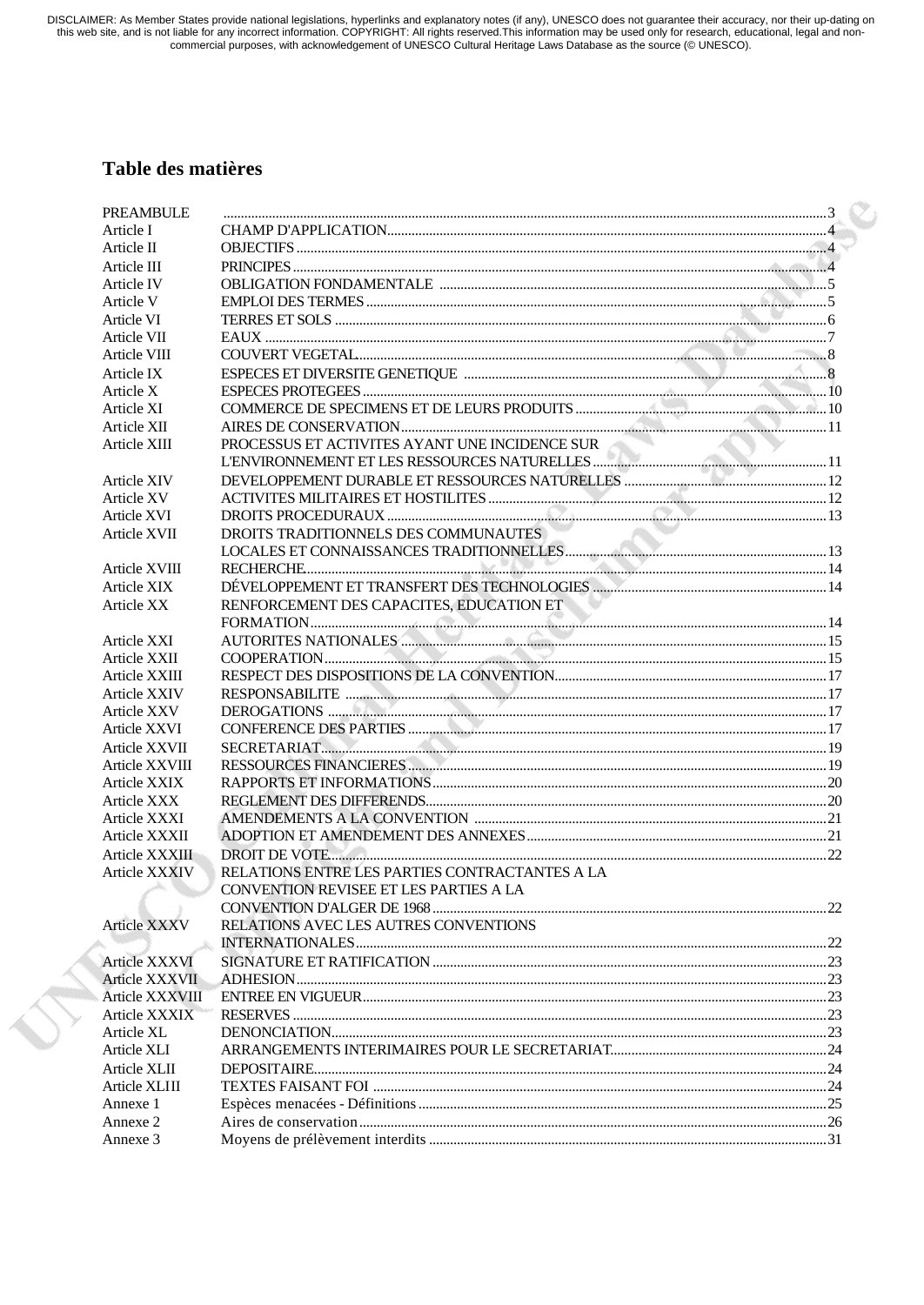1

# **PREAMBULE**

**Nous,** Chefs d'Etat et de gouvernement des Etats membres de l'Union africaine (UA),

**Conscients** de ce que l'environnement naturel de l'Afrique et les ressources naturelles dont elle est dotée sont une part irremplaçable du patrimoine africain et constituent un capital d'une importance vitale pour le continent et l'humanité tout entière;

**Réitérant**, comme nous l'avons déclaré lors de notre adhésion à la Charte de l'Organisation de l'unité africaine, que notre devoir est de "mettre les ressources naturelles et humaines de notre continent au service du progrès général de nos peuples dans tous les domaines de l'activité humaine";

**Conscients** de l'importance toujours grandissante des ressources naturelles du point de vue économique, social, culturel et environnemental;

**Affirmant** que la conservation de l'environnement mondial est une préoccupation commune à l'humanité tout entière, et celle de l'environnement africain, une préoccupation majeure de tous les africains;

**Réaffirmant** que les Etats ont, conformément à la Charte des Nations Unies et aux principes du droit international, le droit souverain d'exploiter leurs propres ressources selon leur politique en matière d'environnement et de développement, et le devoir de faire en sorte que les activités exercées dans les limites de leur juridiction ou sous leur contrôle ne causent pas de dommages à l'environnement dans d'autres Etats ou dans des zones ne relevant d'aucune juridiction nationale;

**Réaffirmant** également que les Etats ont la responsabilité de protéger et conserver leur environnement et leurs ressources naturelles, et de les utiliser de manière durable, dans le but de répondre aux besoins de l'homme en accord avec les capacités limites de l'environnement;

**Conscients** des dangers qui menacent ce capital irremplaçable;

Désireux d'entreprendre une action individuelle et collective en vue de la conservation, de l'utilisation et du développement de ce capital par l'établissement et le maintien de son utilisation durable;

**Se référant** au Plan d'action de Lagos pour le développement économique de l'Afrique et à l'Acte final de Lagos, ainsi qu'à la Charte africaine des droits de l'homme et des peuples;

**Prenant note** de la Charte des droits et des devoirs économiques des Etats, et de la Charte mondiale de la nature, adoptées par l'Assemblée générale des Nations Unies;

**Conscients** de la nécessité de continuer à promouvoir les principes contenus dans la Déclaration de Stockholm, de contribuer à la mise en œuvre de la Déclaration de Rio et du Programme Action 21, et de coopérer étroitement à la mise en œuvre d'instruments mondiaux et régionaux conformes à ces objectifs;

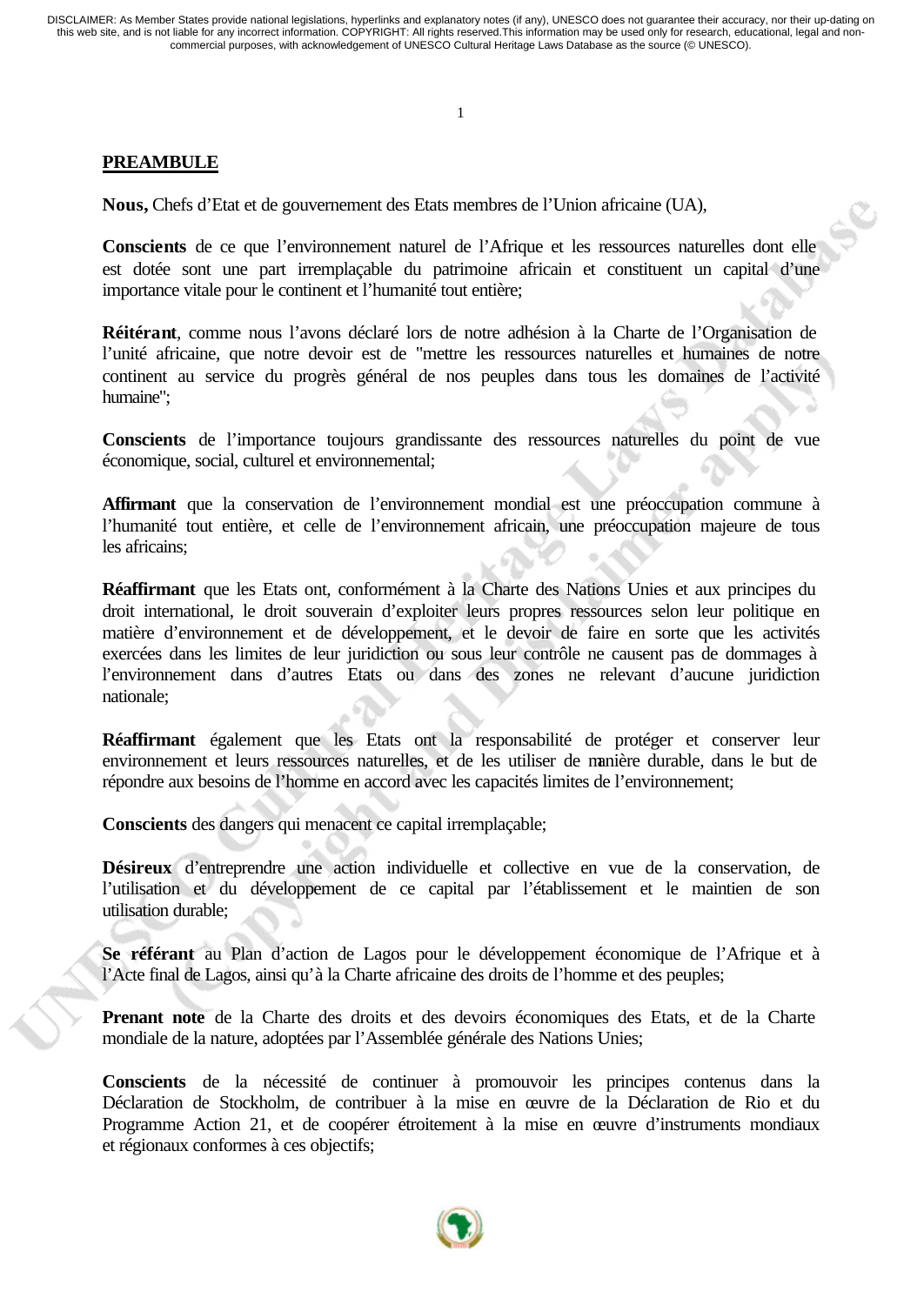2

**Considérant** les principes et objectifs énoncés dans le Traité instituant la Communauté économique africaine et l'Acte constitutif de l'Union africaine;

**Convaincus** que les objectifs susmentionnés seront plus facilement réalisés par l'amendement de la Convention de 1968 d'Alger pour la conservation de la nature et des ressources naturelles et au renforcement de ses éléments ayant trait au développement durable;

**Sommes convenus** de ce qui suit :

## **Article I. CHAMP D'APPLICATION**

La présente Convention s'applique :

- 1. à toutes les zones qui se trouvent à l'intérieur des limites de la juridiction nationale de toute Partie; et
- 2. aux activités entreprises sous la juridiction ou le contrôle de toute Partie que ce soit à l'intérieur de la zone relevant de sa juridiction nationale ou en dehors des limites de sa juridiction nationale.

## **Article II. OBJECTIFS**

La présente Convention a pour objectifs de:

- 1. améliorer la protection de l'environnement;
- 2. promouvoir la conservation et l'utilisation durable des ressources naturelles;
- 3. harmoniser et coordonner les politiques dans ces domaines

en vue de mettre en place des politiques et des programmes de développement qui soient écologiquement rationnels, économiquement sains et socialement acceptables.

# **Article III. PRINCIPES**

En prenant des mesures pour réaliser les objectifs de la présente Convention et mettre en œuvre ses dispositions, les Parties seront guidées par:

- 1. le droit de tous les peuples à un environnement satisfaisant qui favorise leur développement;
- 2. le devoir des Etats, individuellement et collectivement, d'assurer l'exercice du droit au développement;
- 3. le devoir des Etats de veiller à ce que les besoins en matière de développement et d'environnement soient satisfaits de manière durable, juste et équitable.

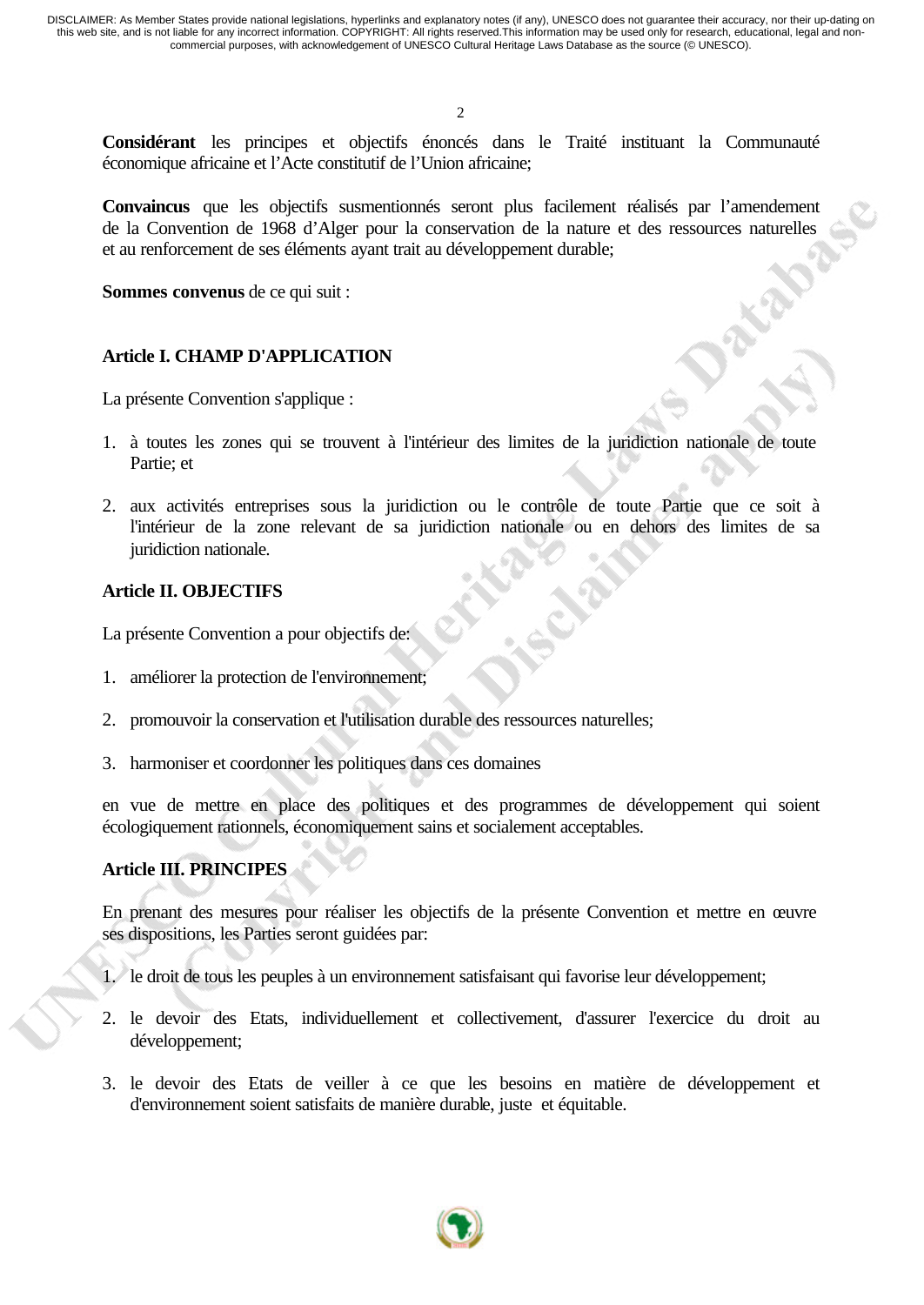3

# **Article IV. OBLIGATION FONDAMENTALE**

Les Parties prennent et mettent en oeuvre toutes les mesures nécessaires pour réaliser les objectifs de la présente Convention, notamment par des mesures de prévention et l'application du principe de précaution, et en tenant compte des valeurs éthiques et traditionnelles ainsi que des connaissances scientifiques dans l'intérêt des générations présentes et futures.

# **Article V. EMPLOI DES TERMES**

Aux fins de la présente Convention on entend par:

- 1. "ressources naturelles": les ressources naturelles renouvelables, tangibles et non tangibles, notamment les sols, les eaux, la flore et la faune, ainsi que les ressources non renouvelables. Chaque fois que le texte de la Convention se réfère aux ressources non renouvelables, cela est précisé.
- 2. "spécimen": tout animal, ou toute plante ou tout micro-organisme, vivants ou morts.
- 3. "produit": toute partie ou dérivé d'un spécimen.
- 4. "espèce": toute espèce, sous-espèce ou une de leurs populations géographiquement isolée.
- 5. "espèce menacée": toute espèce de faune ou de flore considérée comme en danger critique d'extinction, en danger ou vulnérable, conformément aux définitions figurant dans l'annexe 1 à la présente Convention et pour lesquelles des critères peuvent être adoptés, et de temps à autre révisés, par la Conférence des Parties, compte tenu des travaux des organisations internationales compétentes dans ce domaine.
- 6. "aire de conservation":
	- a) toute aire protégée, désignée et gérée principalement ou entièrement dans un des buts suivants:
		- i) protection à des fins scientifiques ou protection des ressources sauvages (réserve naturelle intégrale/ zone de nature sauvage);
		- ii) protection d'écosystèmes et à des fins récréatives (parcs nationaux);
		- iii) conservation d'éléments naturels spécifiques (monuments naturels);
		- iv) conservation avec interventions au niveau de la gestion (aires de gestion des habitats/des espèces);
		- v) conservation de paysages terrestres ou marins et à des fins récréatives (paysages terrestres ou marins protégés);
		- vi) utilisation durable des écosystèmes naturels (aires protégées de ressources naturelles gérées);

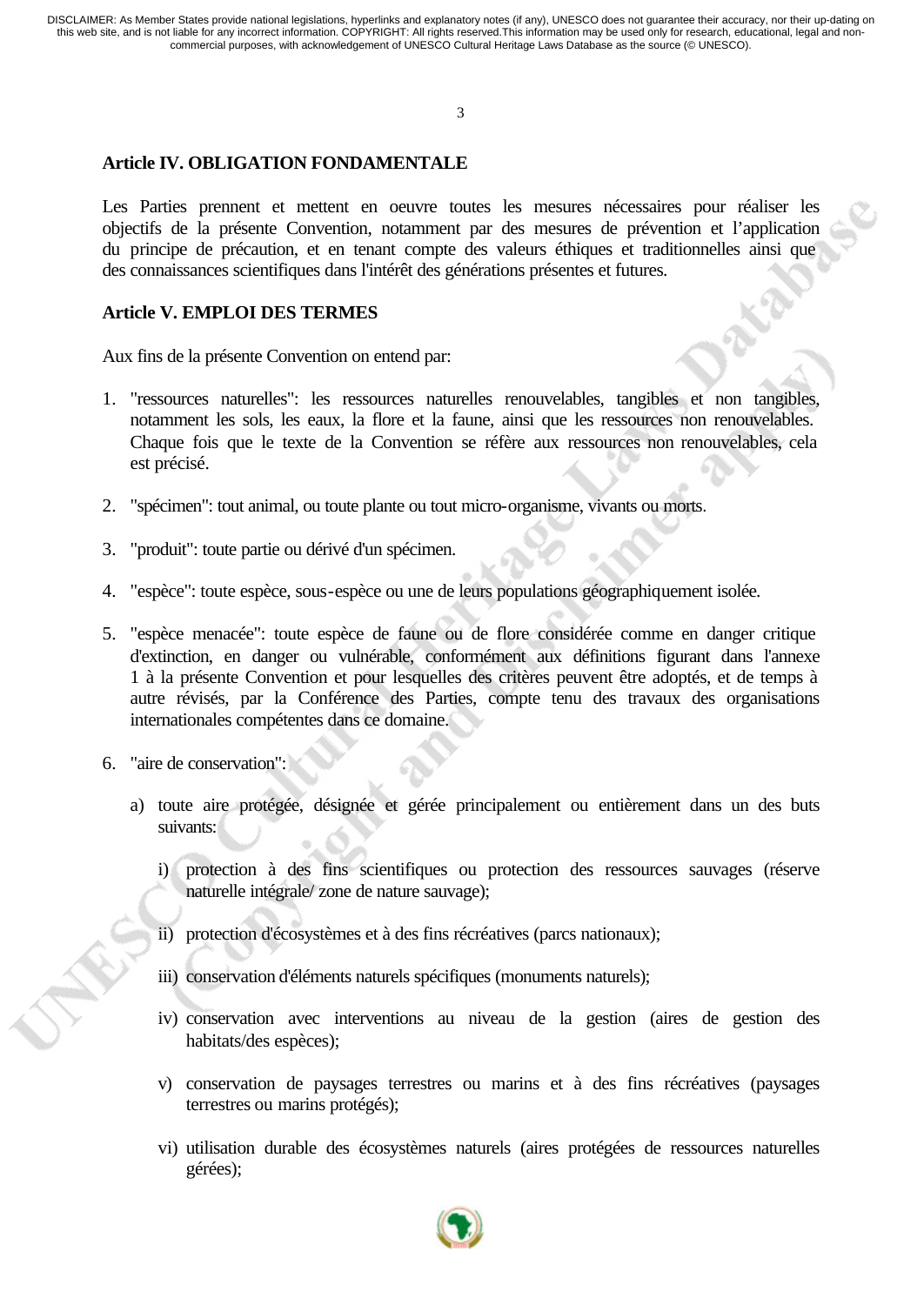4

pour lesquelles les définitions et les objectifs de gestion sont contenus dans l'annexe 2 à la présente Convention; ainsi que

- b) d'autres zones désignées et/ou gérées principalement aux fins de la conservation et de l'utilisation durable de ressources naturelles, pour lesquelles des critères peuvent être adoptés, et de temps à autre révisés par la Conférence des Parties.
- 7. "diversité biologique": la variabilité des organismes vivants de toute origine, y compris, entre autres, les écosystèmes terrestres, marins et autres écosystèmes aquatiques et les complexes écologiques dont ils font partie; cela comprend la diversité au sein des espèces et entre espèces ainsi que celle des écosystèmes.
- 8. "Convention initiale": la Convention africaine pour la conservation de la nature et des ressources naturelles, adoptée à Alger en 1968.

Chaque fois qu'un terme particulier non défini dans la présente Convention a été défini dans des conventions mondiales, il peut être interprété tel qu'il est défini dans ces conventions. Lorsqu'il existe une convention africaine régionale ou sous-régionale dans laquelle ces termes sont définis, ces définitions prévalent.

#### **Article VI. TERRES ET SOLS**

- 1. Les Parties prennent des mesures pour prévenir la dégradation des terres, et, à cet égard, adoptent des stratégies intégrées à long terme de conservation et de gestion durable des ressources en terres, y compris les sols, la végétation et les processus hydrologiques connexes.
- 2. En particulier, elles adoptent des mesures de conservation et d'amélioration des sols, entre autres, pour combattre l'érosion et la mauvaise utilisation des sols, ainsi que la dégradation de leurs propriétés physiques, chimiques, biologiques ou économiques.
- 3. A ces fins elles:
	- a) adoptent des plans d'utilisation des terres fondés sur des études scientifiques, ainsi que sur les connaissances et l'expérience locales et, en particulier, sur des classifications et la capacité d'utilisation des terres;
	- b) veillent, lors de l'application des pratiques agricoles et des réformes agraires, à:
		- i) améliorer la conservation des sols et à introduire des méthodes d'exploitation agricole et forestière durables et de nature à assurer la productivité des terres à long terme;
		- ii) lutter contre l'érosion causée par le mésusage et la mauvaise gestion des terres susceptibles de provoquer, à long terme, une perte des sols de surface et de couvert végétal;

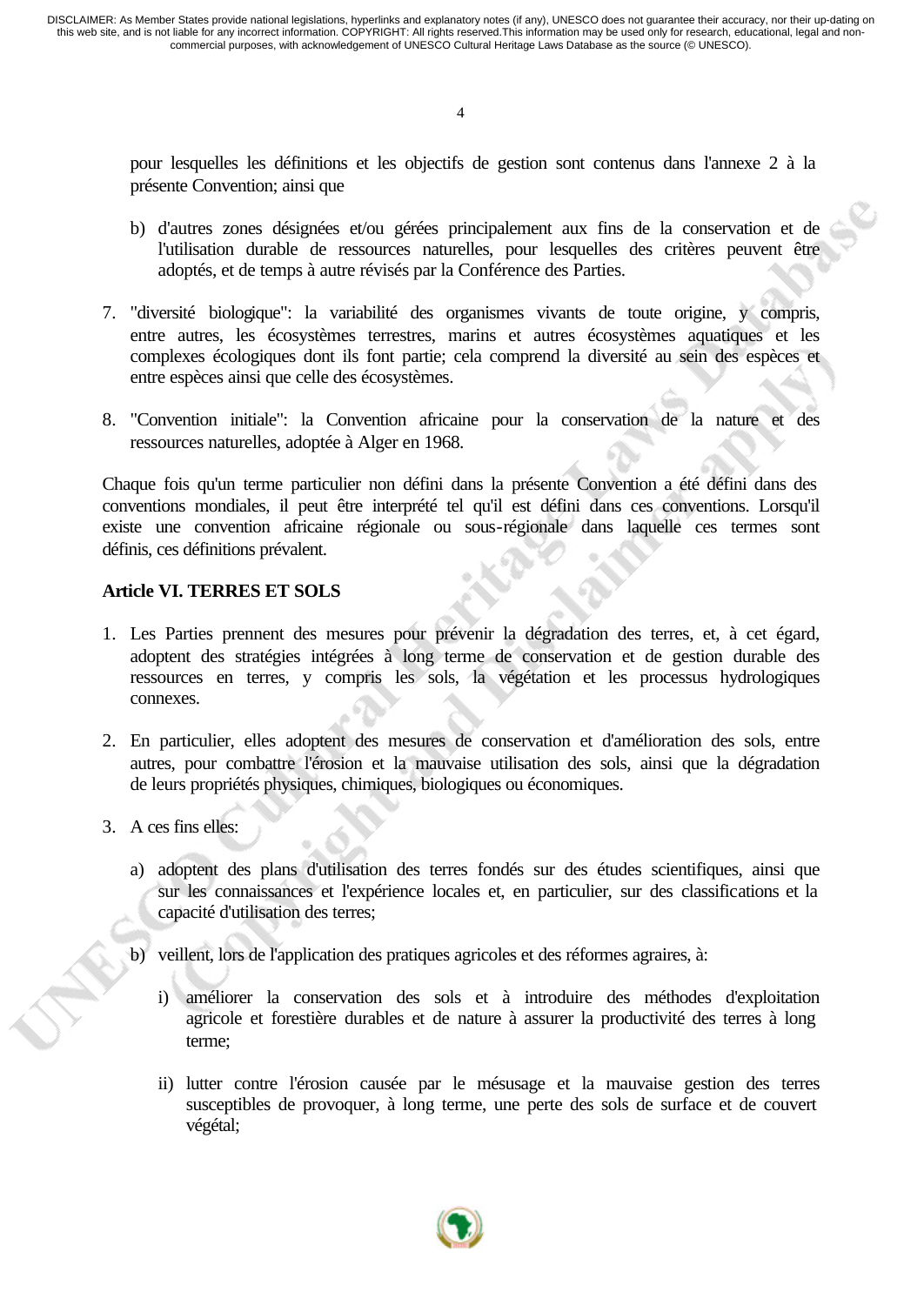- iii) lutter contre la pollution causée par les activités agricoles, notamment l'aquaculture et la zootechnie;
- c) veillent également à ce que les formes non agricoles d'utilisation des terres, telles que les travaux publics, l'extraction minière et l'élimination des déchets, ne favorisent pas l'érosion, la pollution ou toute autre forme de dégradation des terres;
- d) planifient et mettent en œuvre des mesures d'atténuation et de réhabilitation des zones touchées par la dégradation des terres.
- 4. Les Parties élaborent et mettent en oeuvre des politiques foncières susceptibles de faciliter les mesures ci-dessus, entre autre en tenant compte des droits des communautés locales.

#### **Article VII. EAUX**

- 1. Les Parties gèrent leurs ressources en eau de manière à maintenir la quantité et la qualité de ces ressources aux plus hauts niveaux possibles. A cette fin, elles prennent des mesures destinées à:
	- a) maintenir les processus hydro-écologiques essentiels et à protéger la santé humaine contre les polluants et les maladies d'origine hydrique;
	- b) prévenir les dommages qui pourraient avoir des effets nocifs sur la santé humaine ou les ressources naturelles dans un autre Etat du fait de rejets de polluants;
	- c) empêcher le prélèvement excessif de ces ressources, au bénéfice des communautés et Etats situés en aval.
- 2. Les Parties instituent et mettent en œuvre des politiques de planification, de conservation, de gestion, d'utilisation et de mise en valeur des eaux souterraines et de surface, ainsi que de collecte et d'utilisation des eaux de pluie, et s'efforcent de garantir aux populations un approvisionnement suffisant et continu en eau appropriée, en prenant les mesures appropriées eu égard:
	- a) à l'étude des cycles de l'eau et aux inventaires par bassin versant;
	- b) à la gestion intégré des ressources en eau;
	- c) à la conservation des zones forestières et autres aires des bassins versants ainsi qu'à la coordination et planification des projets de mise en valeur des ressources en eau;
	- d) à l'inventaire et à la gestion de toutes les ressources en eau, y compris l'administration et le contrôle de toutes les formes d'utilisation des eaux;
	- e) à la prévention et au contrôle de leur pollution, grâce, entre autres, à l'établissement de normes en matière d'effluents et de qualité de l'eau.
- 3. Lorsque les ressources en eau de surface ou souterraines et les écosystèmes qui y sont liés, notamment les terres humides, sont transfrontières à deux ou plusieurs Parties, celles-ci se

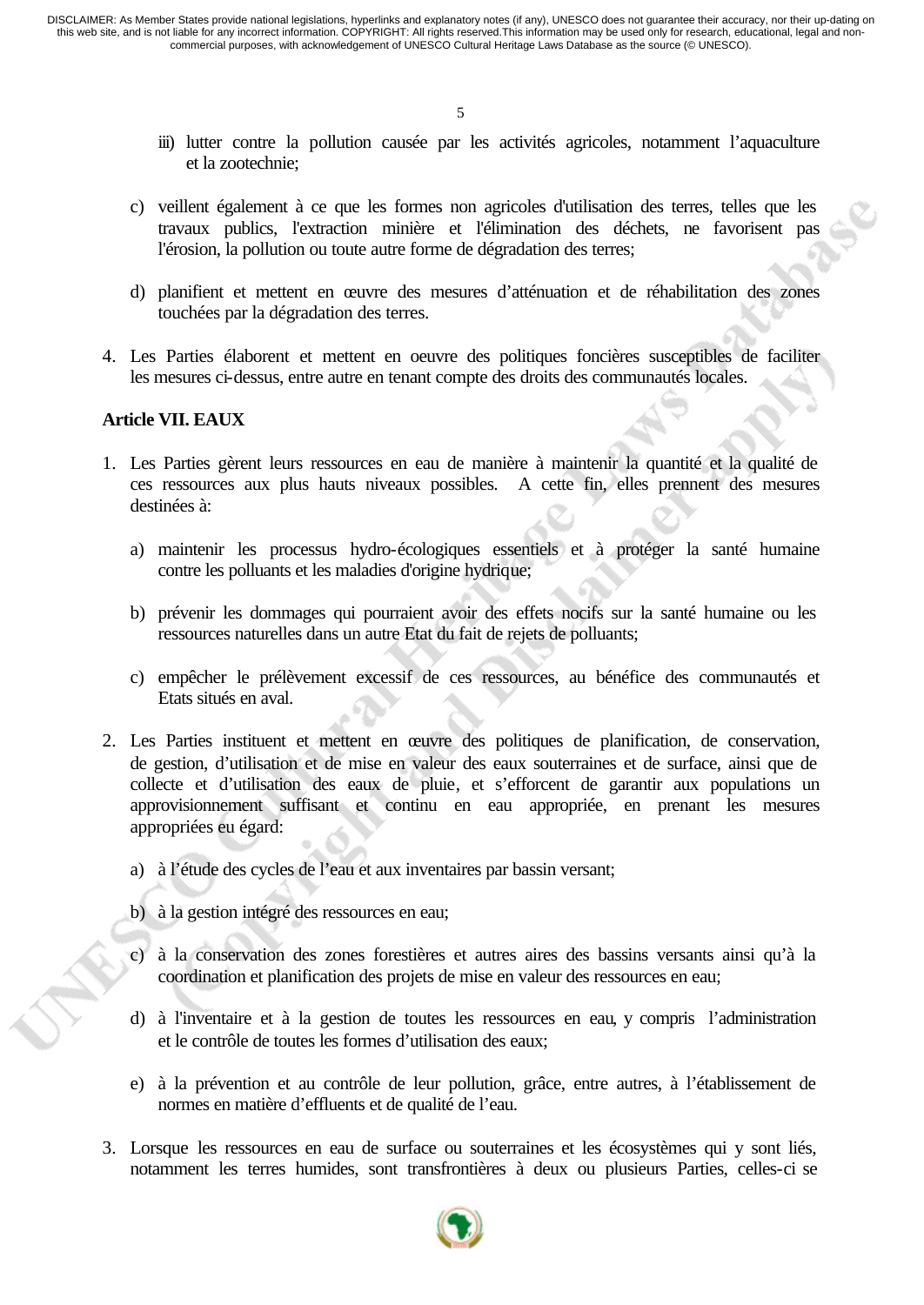6

consultent et, le cas échéant, constituent des Commissions inter-Etatiques, chargées de leur gestion rationnelle et de leur utilisation équitable, du règlement des différends afférents à l'utilisation de ces ressources et de leur mise en valeur, gestion et conservation en coopération.

4. Les Parties s'engagent, individuellement ou dans le cadre d'arrangements sous-régionaux, à coopérer dans la gestion rationnelle et la conservation des eaux dans l'agriculture irriguée, en vue d'assurer une plus grande sécurité alimentaire et une agro-industrialisation durable.

## **Article VIII. COUVERT VEGETAL**

- 1. Les Parties prennent toutes les mesures nécessaires de protection, de conservation, d'utilisation durable et de restauration du couvert végétal. A cette fin, elles:
	- a) adoptent des plans scientifiquement établis et qui s'appuyent sur une tradition judicieuse pour la conservation, l'utilisation et l'aménagement des forêts, terres boisées, pâturages, zones humides et autres zones de couvert végétal, en tenant compte des besoins sociaux et économiques des populations concernées, de l'importance du couvert végétal pour le maintien de l'équilibre hydrologique d'une région, pour la productivité des sols et pour conserver les habitats des espèces;
	- b) prennent des mesures concrètes en vue de contrôler les feux, l'exploitation des forêts, le défrichement, le pâturage par les animaux domestiques et sauvages, et les espèces envahissantes;
	- c) créent des réserves forestières et appliquent des programmes de reboisement là où ils s'avèrent nécessaires;
	- d) limitent le pâturage en forêt à des saisons et à une intensité qui n'empêche pas la régénération forestière.

# **Article IX. ESPECES ET DIVERSITE GENETIQUE**

- 1. Les Parties maintiennent et favorisent la diversité en espèces et la diversité génétique des plantes et des animaux, qu'elles soient terrestres, d'eau douce ou marines. A cette fin, elles instituent et mettent en œuvre des politiques de conservation et d'utilisation durable de ces ressources; une attention particulière est accordée aux espèces présentant une valeur sociale, économique et écologique, à celles qui sont menacées, et à celles qui se trouvent uniquement dans des zones sous la juridiction d'une Partie.
- 2. Les Parties assurent la conservation des espèces et de leurs habitats dans le cadre d'un plan d'utilisation des terres et du développement durable. La gestion des espèces et de leurs habitats s'appuie sur les résultats de la recherche scientifique continue et est adaptée, de façon appropriée, en fonction des résultats des contrôles continus. A ces fins, les Parties:
	- a) gère les populations animales et végétales à l'intérieur des aires de conservation, en fonction des objectifs assignés à ces aires;

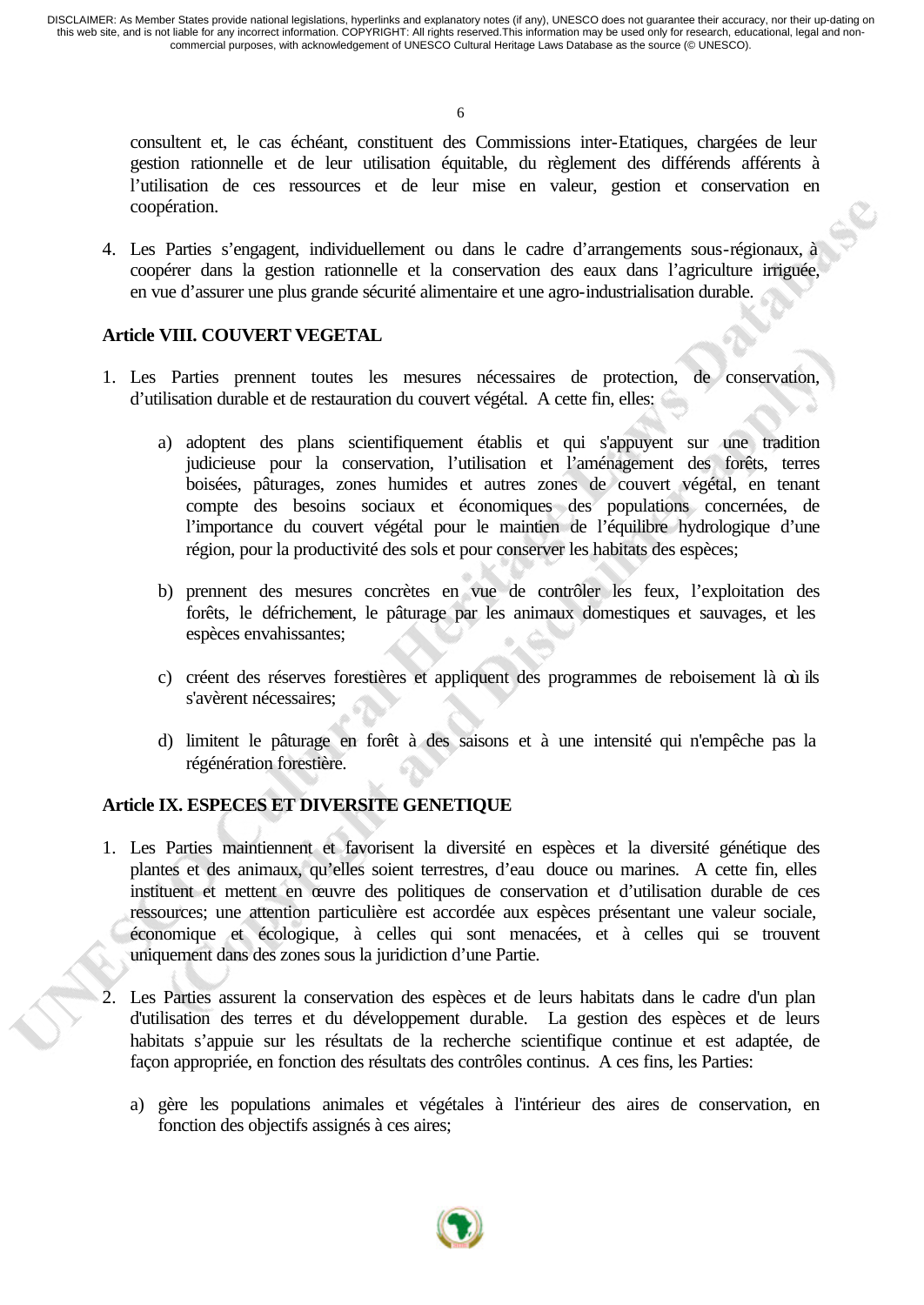- b) gèrent les ressources exploitable en dehors de ces aires de manière durable, compatible et complémentaire avec les autres formes d'utilisation des terres;
- c) créent et/ou renforcent les structures existantes de conservation ex situ en vue de perpétuer les espèces animales ou végétales présentant un intérêt particulier;
- d) procèdent à l'aménagement et à la protection des milieux aquatiques, qu'ils soient d'eau douce, d'eau saumâtre ou d'eau marine, en vue d'atténuer au maximum les effets néfastes des pratiques d'utilisation des eaux et des terres pouvant avoir une incidence sur les habitats aquatiques;
- e) procèdent à des inventaires des espèces animales et végétales, établissent des cartes de leur distribution et abondance, et procèdent régulièrement à leur révision, dans le but de faciliter la surveillance continue du statut de ces espèces et de leurs habitats, en vue de:
	- i) fournir une base scientifique appropriée pour les décisions à prendre sur leur conservation et utilisation;
	- ii) identifier les espèces qui sont menacées, ou qui risquent de l'être, et de leur assurer en conséquence une protection appropriée;
	- iii) identifier les espèces qui sont migratrices ou qui sont grégaires et sont par conséquent regroupées dans des zones spécifiques à des saisons particulières et leur assurer une protection appropriée.
- f) identifient les aires d'importance critique pour la survie des espèces animales et végétales qui sont menacées;
- g) préservent un nombre aussi élevé que possible de variétés d'espèces domestiques ou cultivées et des espèces sauvages qui leur sont apparentées, ainsi que d'autres espèces d'importance économique, y compris les arbres forestiers et les micro-organismes;
- h) assurent un contrôle rigoureux de l'introduction délibérée et, dans la mesure du possible, de l'introduction accidentelle, dans toute aire, d'espèces non-indigènes à l'aire considérée, y compris d'organismes modifiés, et s'efforcent d'éradiquer les espèces déjà introduites si leur présence a des conséquences nuisibles pour les espèces indigènes ou pour l'environnement d'une façon générale;
- i) prennent des mesures appropriées de lutte contre les organismes nuisibles et d'éradication des maladies animales et végétales;
- j) assurent un accès juste et équitable aux ressources génétiques dans des conditions convenues d'un commun accord entre les fournisseurs et les utilisateurs de ces ressources; et
- k) assurent un partage juste et équitable des avantages résultant des biotechnologies fondées sur les ressources génétiques et les connaissances traditionnelles connexes, avec les fournisseurs de ces ressources.

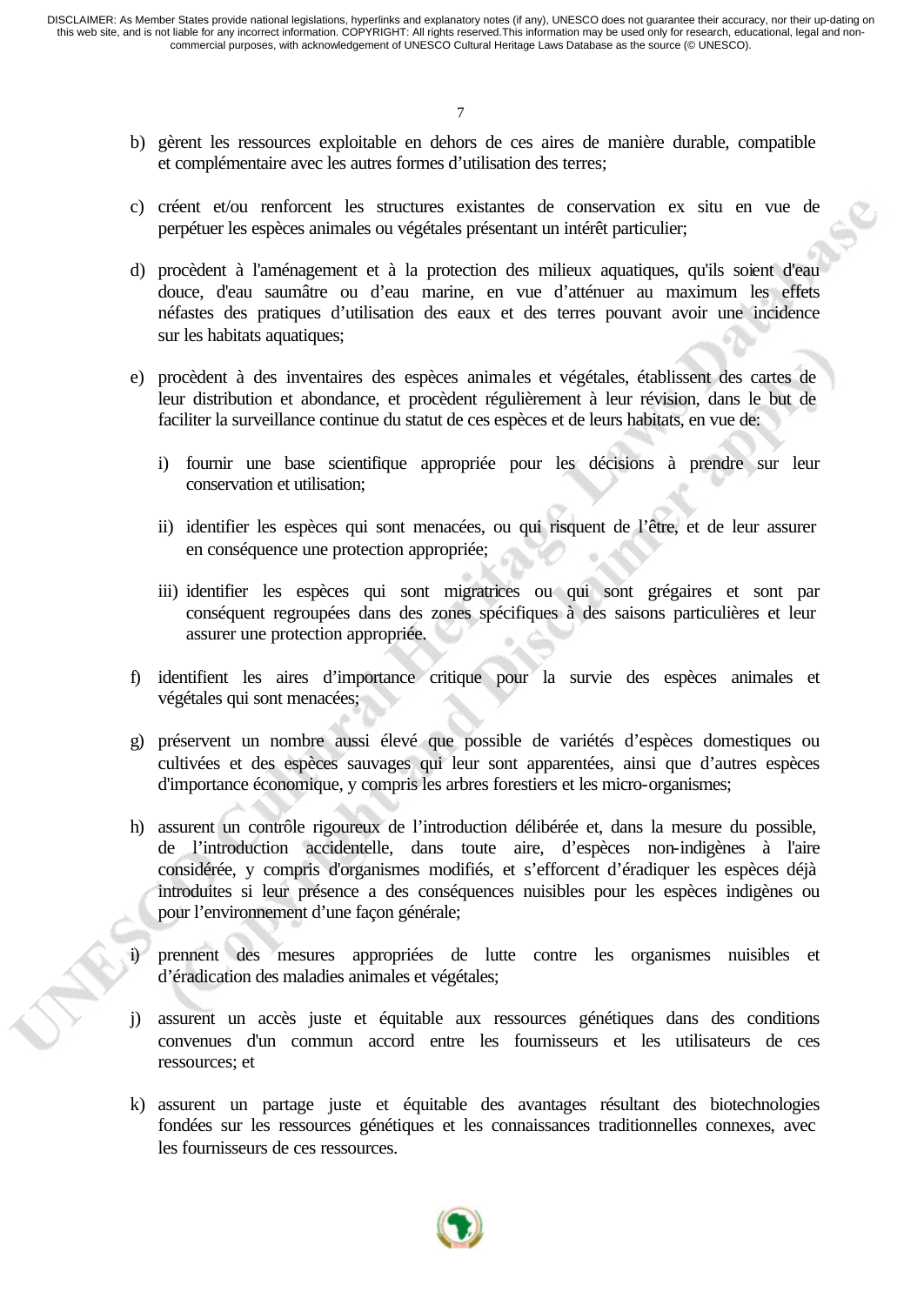8

- 3. Les Parties adoptent une législation réglementant toutes les formes de prélèvement, y compris la chasse, la capture et la pêche ainsi que la collecte de plantes ou de parties de plantes, par laquelle:
	- a) les conditions et procédures de délivrance des permis sont définies de manière appropriée:
	- b) les prélèvements sont réglementés afin d'assurer l'utilisation durable de toute population. Les mesures prises à cet effet comprennent:
		- i) des périodes de fermeture;
		- ii) des interdictions temporaires ou locales d'exploitation, le cas échéant pour restaurer des niveaux de population satisfaisants;
		- iii) l'interdiction d'utilisation de toutes méthodes de prélèvement non-sélectives et de toutes méthodes susceptibles de causer des destructions massives ainsi que la disparition locale ou la perturbation sérieuse des populations d'une espèce, en particulier les méthodes spécifiées à l'annexe 3;
	- c) aux fins d'assurer une utilisation aussi rationnelle que possible, les produits de la chasse et de la pêche, l'utilisation et l'abandon de ces produits, ainsi que la collecte des plantes, sont réglementés;
	- d) les opérations effectuées par ou sous le contrôle des autorités compétentes à des fins de gestion peuvent, néanmoins, être exemptées de restrictions spécifiques.

# **Article X. ESPECES PROTEGEES**

- 1. Les Parties s'engagent à identifier, en vue de les éliminer, les facteurs qui sont les causes de l'appauvrissement des espèces animales et végétales menacées ou qui seraient susceptibles de le devenir, et à accorder une protection spéciale à ces espèces, qu'elles soient terrestres, d'eau douce ou marines, ainsi qu'à l'habitat nécessaire à leur survie. Dans le cas où l'une de ces espèces ne serait représentée que sur le territoire d'une seule Partie, une responsabilité toute particulière pour sa protection incombe à cette Partie.
- 2. Les Parties adoptent une législation sur la protection des espèces visées au paragraphe 1 cidessus, en tenant particulièrement compte du besoin de développer et de maintenir, sur l'ensemble du continent africain, des mesures concertées de protection de ces espèces. Une ou plusieurs annexes à la présente Convention peuvent être adoptées par la Conférence des Parties à cet effet.

#### **Article XI. COMMERCE DE SPECIMENS ET DE LEURS PRODUITS**

- 1. Les Parties:
	- a) réglementent le commerce intérieur ainsi que le transport et la détention de spécimens et produits pour faire en sorte que les spécimens et produits concernés aient été prélevés ou

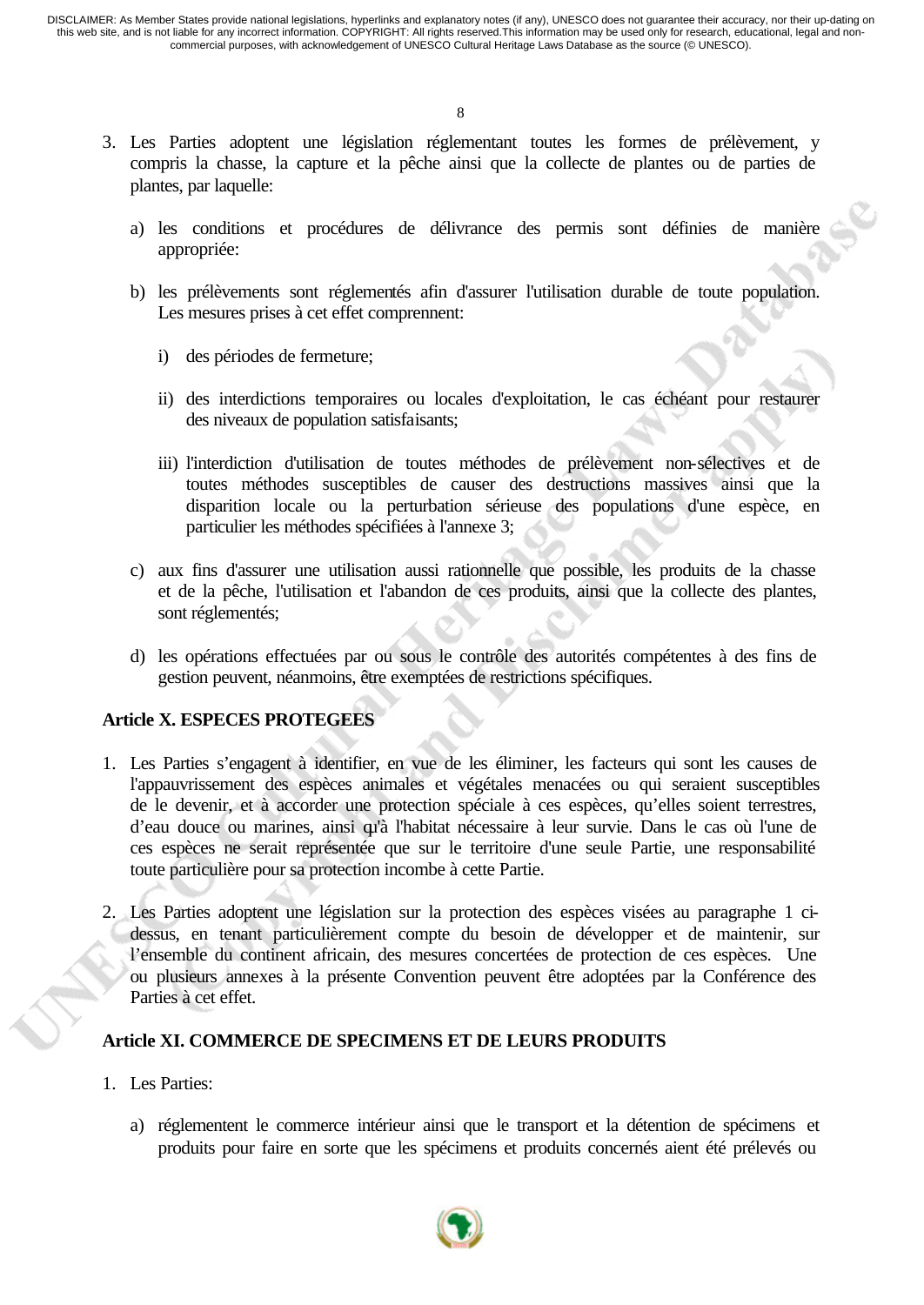9

obtenus en conformité avec la législation nationale et les obligations internationales relatives au commerce des espèces;

- b) dans le cadre des mesures visées à l'alinéa a) ci-dessus, prévoient des sanctions pénales appropriées, y compris des mesures de confiscation.
- 2. Les Parties contractantes, le cas échéant, coopèrent, dans le cadre d'accords bilatéraux ou sous-régionaux, en vue de réduire et, à terme, d'éliminer le commerce illicite de faune et de flore, et de leurs spécimens ou produits.

#### **Article XII. AIRES DE CONSERVATION**

- 1. Les Parties créent, maintiennent et, si besoin, agrandissent les aires de conservation. Elles évaluent aussi, de préférence dans le cadre de politiques, législations et programmes relatifs à l'environnement et aux ressources naturelles, les impacts potentiels et la nécessité d'en créer de nouvelles et les désignent, dans toute la mesure du possible, en vue d'assurer la conservation à long terme de la diversité biologique, en particulier afin:
	- a) de conserver les écosystèmes les plus représentatifs et, spécialement, ceux qui sont particuliers à des zones relevant de leur juridiction, ou qui sont caractérisés par une diversité biologique importante;
	- b) d'assurer la conservation de toutes les espèces et plus particulièrement, de celles;
		- i) qui ne sont représentées que dans des zones relevant de leur juridiction;
		- ii) qui sont menacées ou qui présentent une valeur scientifique ou esthétique spéciale;

et des habitats critiques à leur survie.

- 2. Les Parties cherchent à identifier les aires d'importance critique pour les buts visés aux alinéas a) et b) du paragraphe 1 ci-dessus qui ne sont pas encore comprises dans des aires de conservation, en tenant compte des travaux des organisations internationales compétentes dans ce domaine.
- 3. Les Parties favorisent l'établissement par les communautés locales d' aires gérées par elles principalement aux fins de la conservation et de l'utilisation durable de ressources naturelles.
- 4. Les Parties, là où cela s'avère nécessaire et dans la mesure du possible, réglementent les activités qui, bien qu'entreprises en dehors des aires de conservation compromettent la réalisation des objectifs pour lesquels ces aires ont été créées, et établissent à cette fin des zones tampons autour de telles aires.

#### **Article XIII. PROCESSUS ET ACTIVITES AYANT UNE INCIDENCE SUR L'ENVIRONNEMENT ET LES RESSOURCES NATURELLES**

1. Les Parties individuellement et collectivement et en collaboration avec les organisations internationales compétentes concernées, prennent toutes les mesures appropriées pour

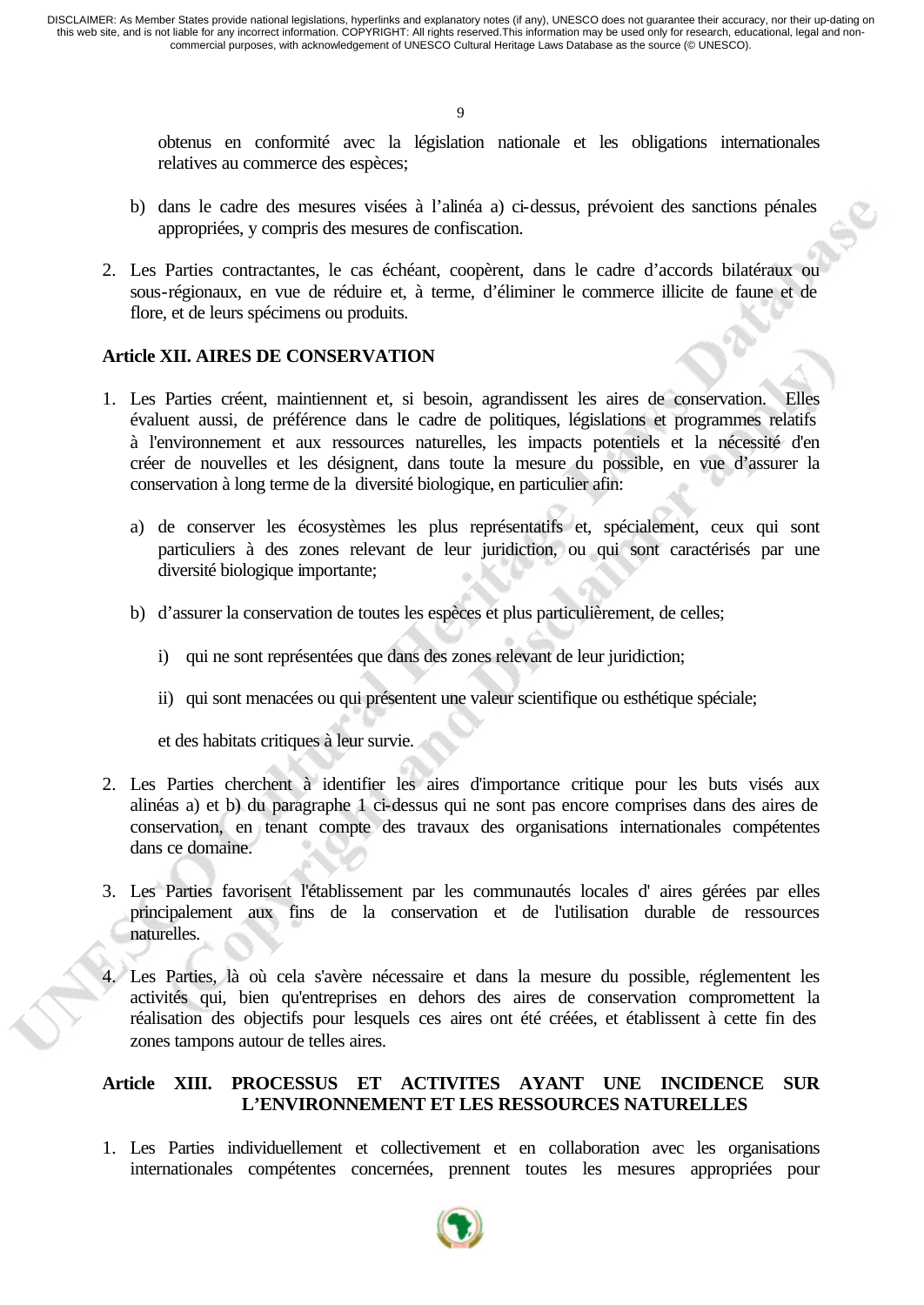prévenir, atténuer et éliminer, le plus possible, les effets nuisibles sur l'environnement, notamment ceux causés par les substances radioactives, toxiques et autres substances et déchets dangereux. A cette fin, elles mettent en œuvre les meilleures pratiques disponibles et s'efforcent d'harmoniser leurs politiques, en particulier dans le cadre des conventions pertinentes – qu'elles soient mondiales, régionales ou sous-régionales – auxquelles elles sont Parties.

- 2. A cet effet, les Parties:
	- a) adoptent, renforcent et mettent en oeuvre des normes nationales spécifiques, y compris en matière de qualité de l'environnement, d'émission et de rejets, de procédés et méthodes de production, et de produits;
	- b) prennent des mesures d'incitation économique destinées à prévenir ou à réduire les dommages à l'environnement, à restaurer ou à améliorer la qualité de l'environnement, et à mettre en oeuvre les obligations internationales qui leur incombent dans ces domaines;
	- c) adoptent les mesures nécessaires afin de faire en sorte que les matières premières, les ressources non renouvelables et les ressources énergétiques soient conservées et utilisées aussi efficacement que possible, que les matières utilisées soient réutilisées et recyclées dans toute la mesure du possible, et que les matières non-dégradables soient éliminées de la façon la plus efficace et la plus sûre possible.

#### **Article XIV. DEVELOPPEMENT DURABLE ET RESSOURCES NATURELLES**

- 1. Les Parties veillent à ce que:
	- a) la conservation et la gestion des ressources naturelles soient traitées comme une partie intégrante des plans de développement nationaux et/ou locaux;
	- b) dans la formulation de ces plans de développement, il soit pleinement tenu compte tant des facteurs écologiques que des facteurs économiques, sociaux et culturels;
	- en vue de promouvoir un développement durable.
- 2. A ces fins, les Parties:
	- a) dans toute la mesure du possible, prennent les mesures nécessaires pour que les activités et projets de développement soient fondés sur des politiques écologiquement rationnelles et n'aient pas d'effets nuisibles sur les ressources naturelles et sur l'environnement en général;
	- b) font en sorte que les politiques, plans, programmes, stratégies, projets et activités susceptibles d'affecter les ressources naturelles, les écosystèmes et l'environnement en général fassent l'objet d'études d'impact adéquates à un stade aussi précoce que possible, et que la surveillance et le contrôle continus des effets sur l'environnement soient régulièrement opérés;

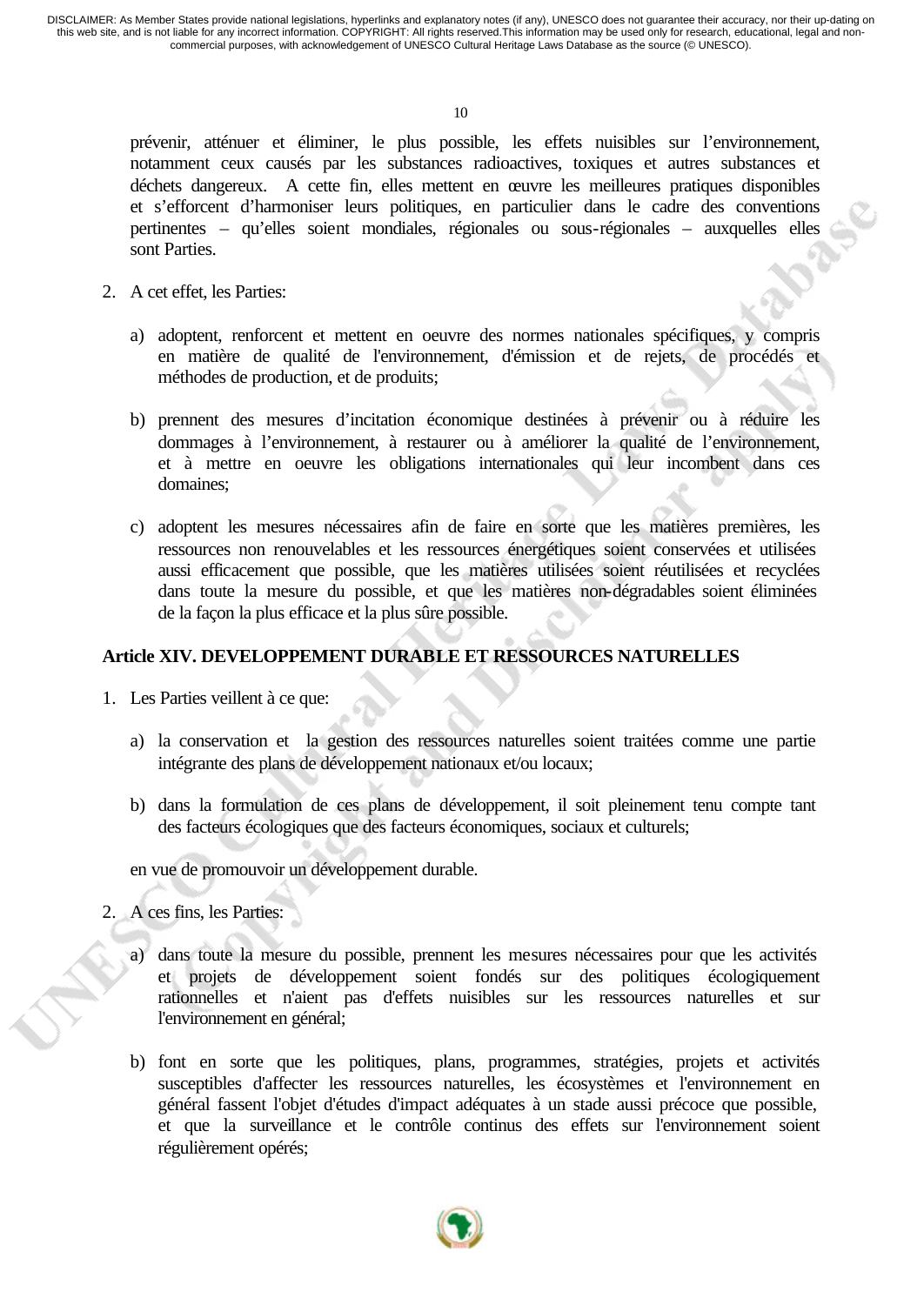c) surveille de façon continue l'état de leurs ressources naturelles ainsi que l'impact des activités et projets de développement sur ces ressources.

296

#### **Article XV. ACTIVITES MILITAIRES ET CONFLITS ARMES**

- 1. Les Parties:
	- a) prennent toutes les mesures pratiques requises, pendant les périodes de conflit armé, pour protéger l'environnement contre tout effet néfaste;
	- b) s'abstiennent d'employer ou de menacer d'employer des méthodes ou moyens de combat visant ou de nature à causer une détérioration systématique, de longue durée ou grave de l'environnement, et font en sorte que de tels méthodes et moyens de combat ne soient pas développés, produits et ne fassent pas l'objet d'essais ou de transferts;
	- c) s'abstiennent de recourir à la destruction ou à la modification de l'environnement en tant que moyen de combat ou de représailles;
	- d) s'engagent à restaurer et à réhabiliter les zones détériorées au cours des conflits armés.
- 2. Les Parties contractantes coopèrent dans l'élaboration, l'amélioration et la mise en œuvre de règles et mesures visant à protéger l'environnement pendant les périodes de conflit armé.

### **Article XVI. DROITS PROCEDURAUX**

- 1. Les Parties contractantes adoptent les mesures législatives et réglementaires nécessaires pour assurer à temps et de manière appropriée:
	- a) la diffusion d'informations sur l'environnement;
	- b) l'accès du public aux informations sur l'environnement;
	- c) la participation du public à la prise des décisions pouvant avoir un impact important sur l'environnement;
	- d) l'accès à la justice en ce qui concerne les questions liées à la protection de l'environnement et des ressources naturelles.
- 2. Toute Partie contractante à l'origine d'un dommage environnemental transfrontière, veille à ce que les personnes affectées par un tel dommage dans une autre Partie contractante aient un droit d'accès à ses procédures administratives et judiciaires, égal à celui accordé à ses nationaux ou résidents en cas de dommage à l'environnement dans les limites de ses frontières.

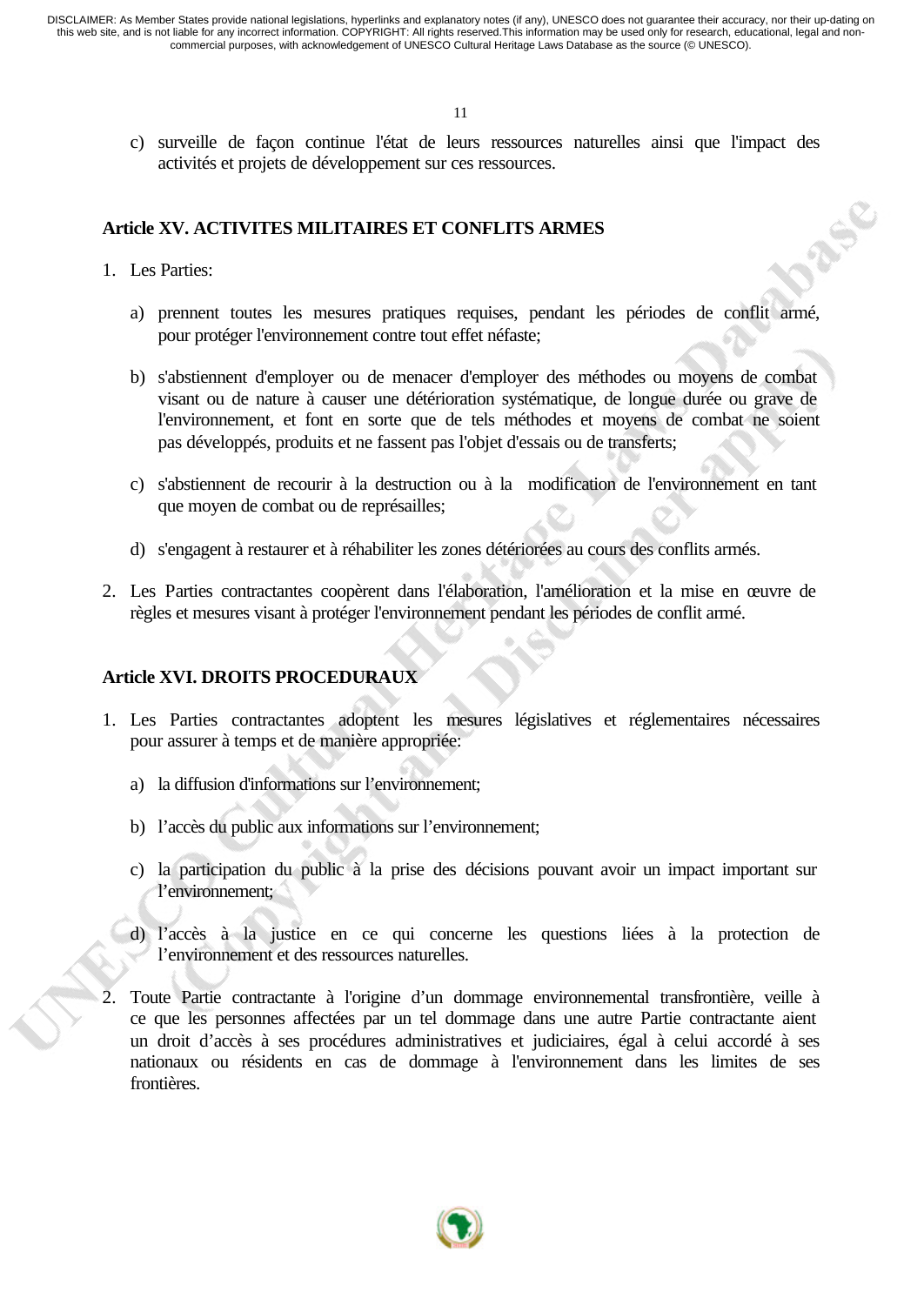#### 12

# **Article XVII. DROITS TRADITIONNELS DES COMMUNAUTES LOCALES ET CONNAISSANCES TRADITIONNELLES**

- 1. Les Parties prennent des mesures législatives et autres pour faire en sorte que les droits traditionnels et de propriété intellectuelle des communautés locales, y compris les droits des agriculteurs, soient respectés, en accord avec les dispositions de la présente Convention.
- 2. Les Parties font en sorte que l'accès aux connaissances traditionnelles et leur utilisation soient subordonnés au consentement préalable, en toute connaissance de cause, des communautés concernées ainsi qu'aux réglementations spécifiques reconnaissant les droits de ces communautés à ces connaissances et leur véritable valeur économique.
- 3. Les Parties prennent les mesures nécessaires pour permettre une participation active des communautés locales au processus de planification et de gestion des ressources naturelles dont elles dépendent en vue de susciter des incitations, sur le plan local, à la conservation et à l'utilisation durable de ces ressources.

#### **Article XVIII. RECHERCHE**

- 1. Les Parties renforcent leurs capacités à entreprendre la recherche scientifique et technologique en matière de conservation, d'utilisation durable et de gestion des ressources naturelles, en accordant une attention particulière aux facteurs écologiques et socioéconomiques et à leur intégration, et veillent à ce que les résultats de la recherche soient appliqués à l'élaboration et à la mise en œuvre de leurs politiques de conservation de l'environnement.
- 2. Les Parties contractantes œuvrent à la promotion de la coopération, entre elles et avec des Parties tierces, en matière de recherche scientifique et technologique, ainsi qu'en matière de systèmes économiques et de régimes de commercialisation dans le domaine de la conservation de l'environnement et de l'utilisation durable des ressources naturelles.

A cette fin et en particulier, elles:

- a) coordonnent leurs programmes de recherche pour réaliser le maximum de synergie et de complémentarité;
- b) procèdent à l'échange des résultats de la recherche; et
- c) œuvrent à la promotion d'activités et de programmes conjoints de recherche

dans les domaines régis par la présente Convention.

#### **Article XIX. DEVELOPPEMENT ET TRANSFERT DES TECHNOLOGIES**

1. Les Parties contractantes favorisent et renforcent la coopération en matière de développement et d'utilisation de technologies respectueuses de l'environnement, ainsi qu'en matière d'accès à ces technologies et à leur transfert, dans des conditions mutuellement convenues, en vue d'accélérer la transition au développement durable, en particulier en établissant des programmes conjoints de recherche et des co-entreprises.

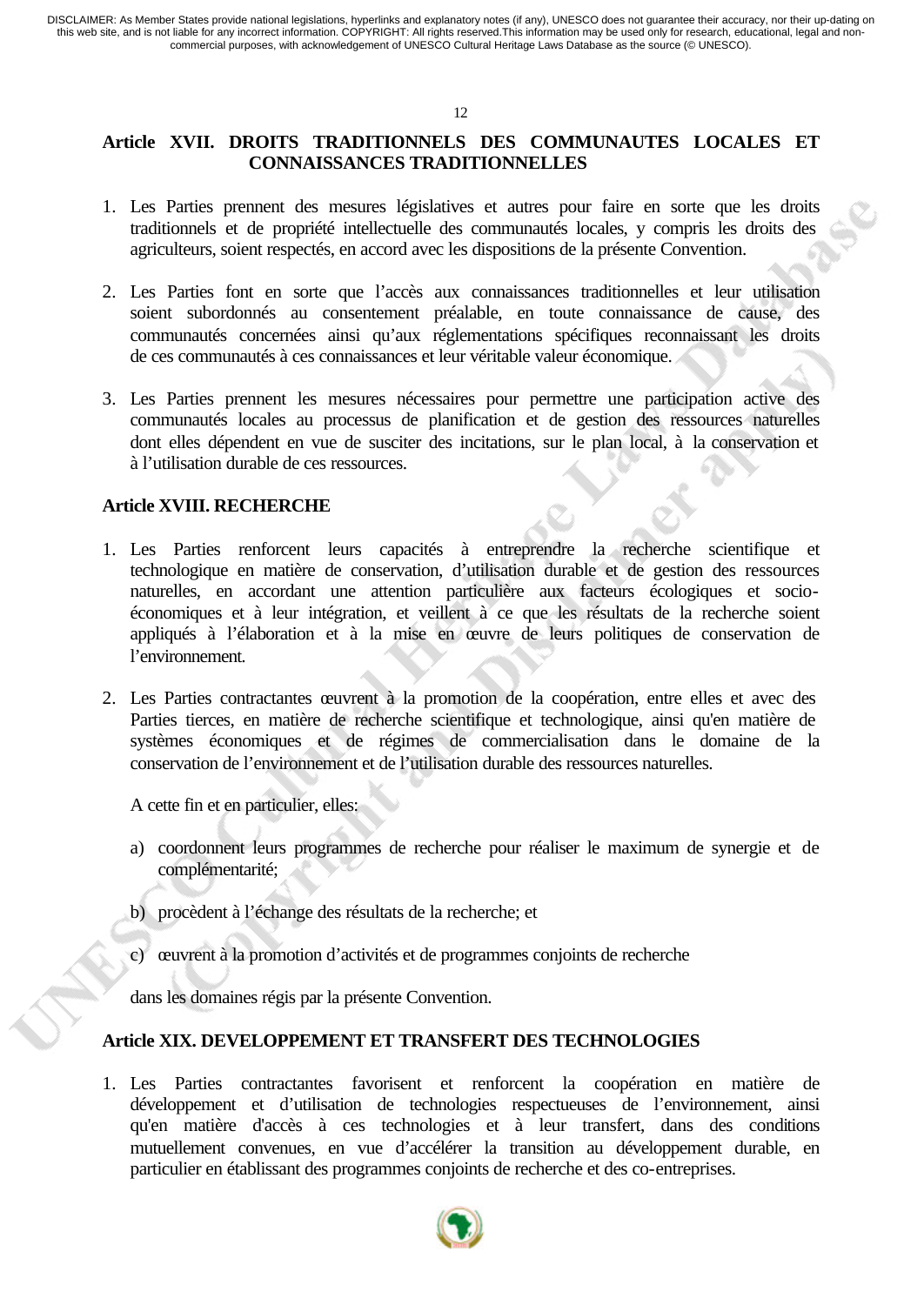2. A cette fin, les Parties contractantes adoptent des mesures législatives et réglementaires qui mettent en place des incitations pour le développement, l'importation, le transfert et l'utilisation de technologies respectueuses de l'environnement, dans les secteurs privé et public.

Dans la mise en œuvre des paragraphes 1 et 2 ci-dessus, l'attention sera accordée aux technologies qui peuvent être utilisées localement par les particuliers, les communautés locales et les petites et moyennes entreprises.

#### **Article XX. RENFORCEMENT DES CAPACITES, EDUCATION ET FORMATION**

- 1. a) Les Parties œuvrent à la promotion de l'éducation, de la formation et de la sensibilisation des populations à tous les niveaux en matière d'environnement, afin qu'elles prennent mieux conscience de l'étroite dépendance dans laquelle elles se trouvent vis-à-vis des ressources naturelles et comprennent mieux les raisons et les règles de l'utilisation durable de ces ressources.
	- b) A ces fins, elles veillent à ce que les questions d'environnement:
		- i) soient prises en compte dans les programmes d'éducation et de formation à tous les niveaux;
		- ii) fassent l'objet de campagnes d'information destinées à sensibiliser le public et à obtenir son adhésion aux concepts de conservation et d'utilisation durable des ressources naturelles.
	- c) Pour la réalisation des alinéas a) et b) du paragraphe (1) ci-dessus, les Parties utilisent au maximum la valeur éducative et formatrice des aires de conservation, ainsi que l'expérience des communautés locales.
- 2. Les Parties développent leurs capacités dans le domaine de l'éducation et de la formation liées à la conservation de l'environnement et des ressources naturelles, en particulier par la promotion et le développement :
	- a) de programmes de formation des formateurs;
	- b) de matériels appropriés d'enseignement et de formation;
	- c) de possibilités et d'accès à l'éducation et à la formation à tous les niveaux appropriés.
- 3. Pour faciliter la mise en œuvre des paragraphes 1 et 2 ci-dessus, les Parties contractantes coopèrent entre elles, en particulier en vue du renforcement ou de la création:
	- a) d'institutions régionales ou sous-régionales de formation;
	- b) de programmes conjoints de formation:

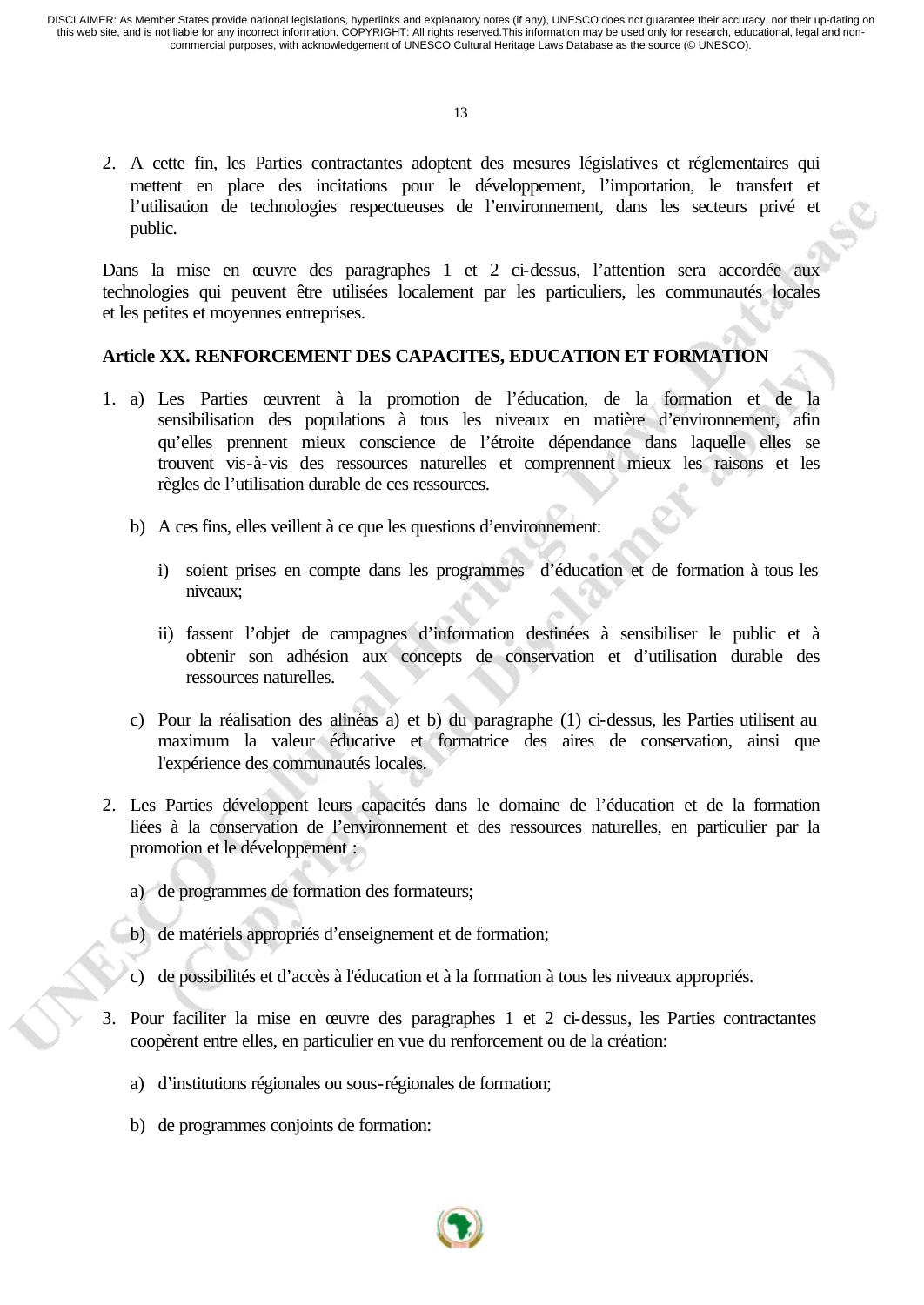14

- c) de bibliothèques et de centres de documentation; et
- d) de l'échange continu d'informations et d'expériences;

dans les domaines régis par la présente Convention.

# **Article XXI. AUTORITES NATIONALES**

Chaque Partie crée ou désigne, s'il ne l'a déjà fait, une autorité nationale ayant dans ses attributions toutes les matières traitées par la présente Convention et/ou lorsque cela s'avère approprié met en place un mécanisme de coordination entre les institutions existantes.

**IDASE** 

# **Article XXII. COOPERATION**

- 1. Les Parties coopèrent entre elles et, si cela s'avère approprié et nécessaire, avec d'autres Etats:
	- a) pour donner plein d'effet aux dispositions de la présente Convention;
	- b) chaque fois qu'une mesure nationale est susceptible d'affecter l'environnement ou les ressources naturelles d'un autre Etat ou des zones en dehors de toute juridiction nationale;
	- c) pour promouvoir l'efficacité individuelle et conjointe de leurs politiques et législations, ainsi que de mesures adoptées en vertu de la présente Convention et d'autres conventions internationales dans les domaines de la protection de l'environnement et de la conservation et de l'utilisation des ressources naturelles;
	- d) pour harmoniser leurs politiques et législations au niveau du continent africain ou au niveau régional, selon le cas.
- 2. En particulier:
	- a) lorsqu'une situation critique en matière d'environnement ou une catastrophe naturelle survenue dans une Partie est susceptible d'affecter les ressources naturelles d'un autre Etat, la Partie concernée fournit dès que possible à cet Etat toutes les données pertinentes disponibles;
	- b) lorsqu'une Partie a des raisons de croire qu'un programme, une activité ou un projet projetés dans une zone relevant de sa juridiction peut avoir un impact négatif sur les ressources naturelles d'un autre Etat, elle fournit à cet autre Etat les informations pertinentes sur les mesures projetées et ses effets possibles, et tient des consultations avec ledit Etat;
	- c) lorsqu'une Partie est opposée à une activité visée à l'alinéa b) ci-dessus, elle engage des négociations avec l'Etat concerné;

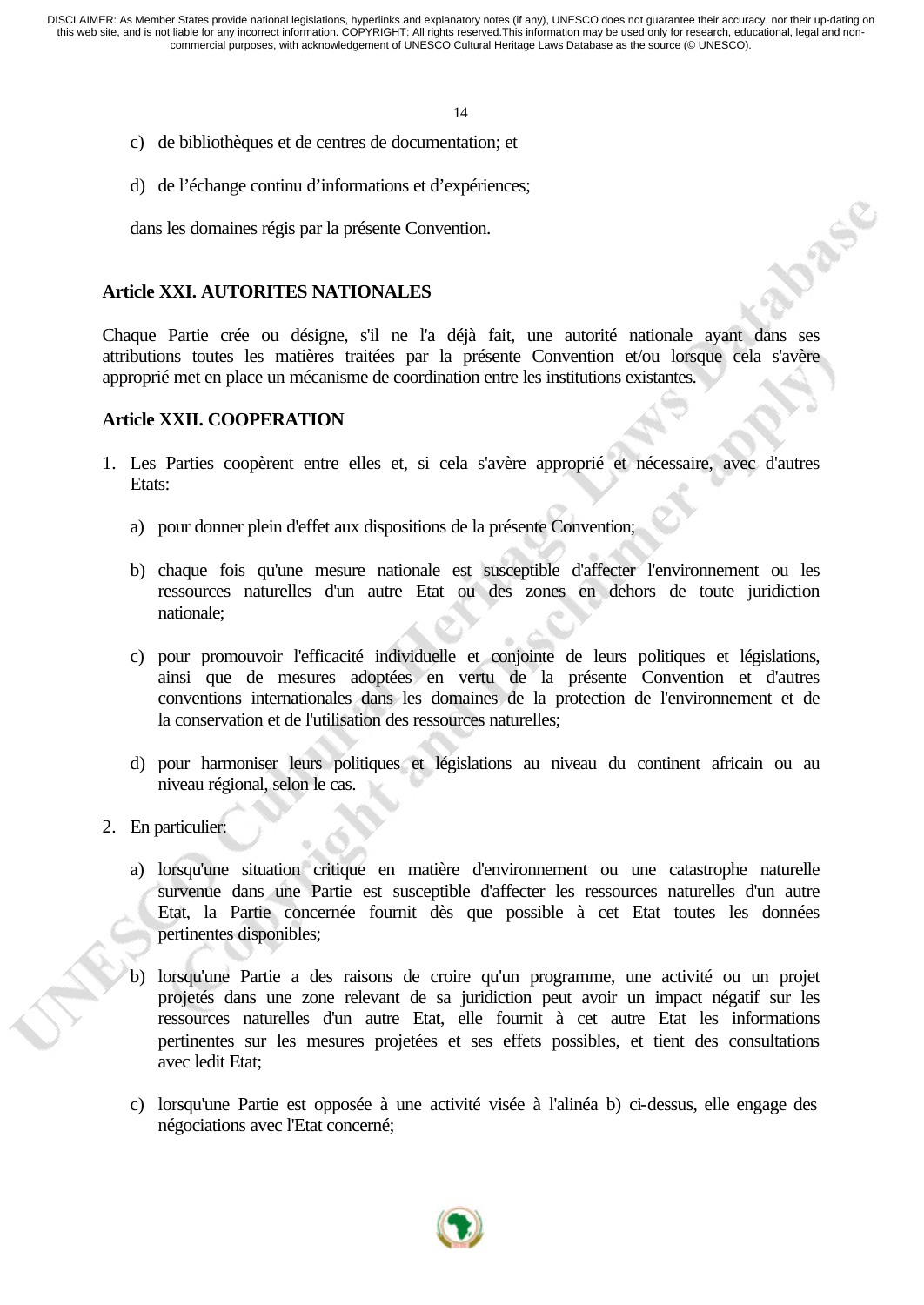- d) les Parties élaborent des programmes d'alerte rapide, de prévention et de gestion des catastrophes et tiennent des consultations, lorsque le besoin s'en fait sentir, en vue d'adopter des initiatives d'assistance mutuelle;
- e) lorsqu'une ressource naturelle ou un écosystème sont répartis de part et d'autre de frontières communes, les Parties concernées s'engagent à coopérer en vue de la conservation, mise en valeur et gestion d'une telle ressource ou d'un tel écosystème et, si le besoin s'en fait sentir, elles établissent des commissions inter-Etats pour leur conservation et leur utilisation durable;
- f) les Parties s'engagent, pour toute exportation de substances dangereuses ou d'organismes non-indigènes ou modifiés, à solliciter le consentement préalable de l'Etat importateur et, le cas échéant, de l'Etat ou des états de transit;
- g) les Parties prennent des mesures concertées en matière de mouvements transfrontières, de gestion et de traitement des déchets dangereux, afin d'appuyer, individuellement et collectivement, les accords internationaux dans ce domaine, et de mettre en œuvre les instruments africains pertinents;
- h) les Parties échangent des informations sur le plan bilatéral ou par l'intermédiaire des institutions internationales compétentes sur les activités et événements susceptibles d'affecter les ressources naturelles et l'environnement de zones situées au-delà de toute juridiction nationale.

# **Article XXIII. RESPECT DES DISPOSITIONS DE LA CONVENTION**

La Conférence des Parties élabore et adopte, le plus tôt possible, des procédures et mécanismes institutionnels pour oeuvrer à la promotion et à l'amélioration du respect des dispositions de la présente Convention.

#### **Article XXIV. RESPONSABILITE**

Les Parties élaborent et adoptent, le plus tôt possible, les règles et les procédures concernant la responsabilité et l'indemnisation des dommages liés aux questions couvertes par la présente Convention.

#### **Article XXV. DEROGATIONS**

- 1. Les dispositions de la présente Convention n'affectent pas les responsabilités des Parties en ce qui concerne:
	- a) la force majeure;
	- b) la défense de la vie humaine.
- 2. Les dispositions de la présente Convention n'empêchent pas les Parties:
	- a) en cas de situation d'urgence déclarée résultant d'une catastrophe;
	- b) pour la protection de la santé publique;

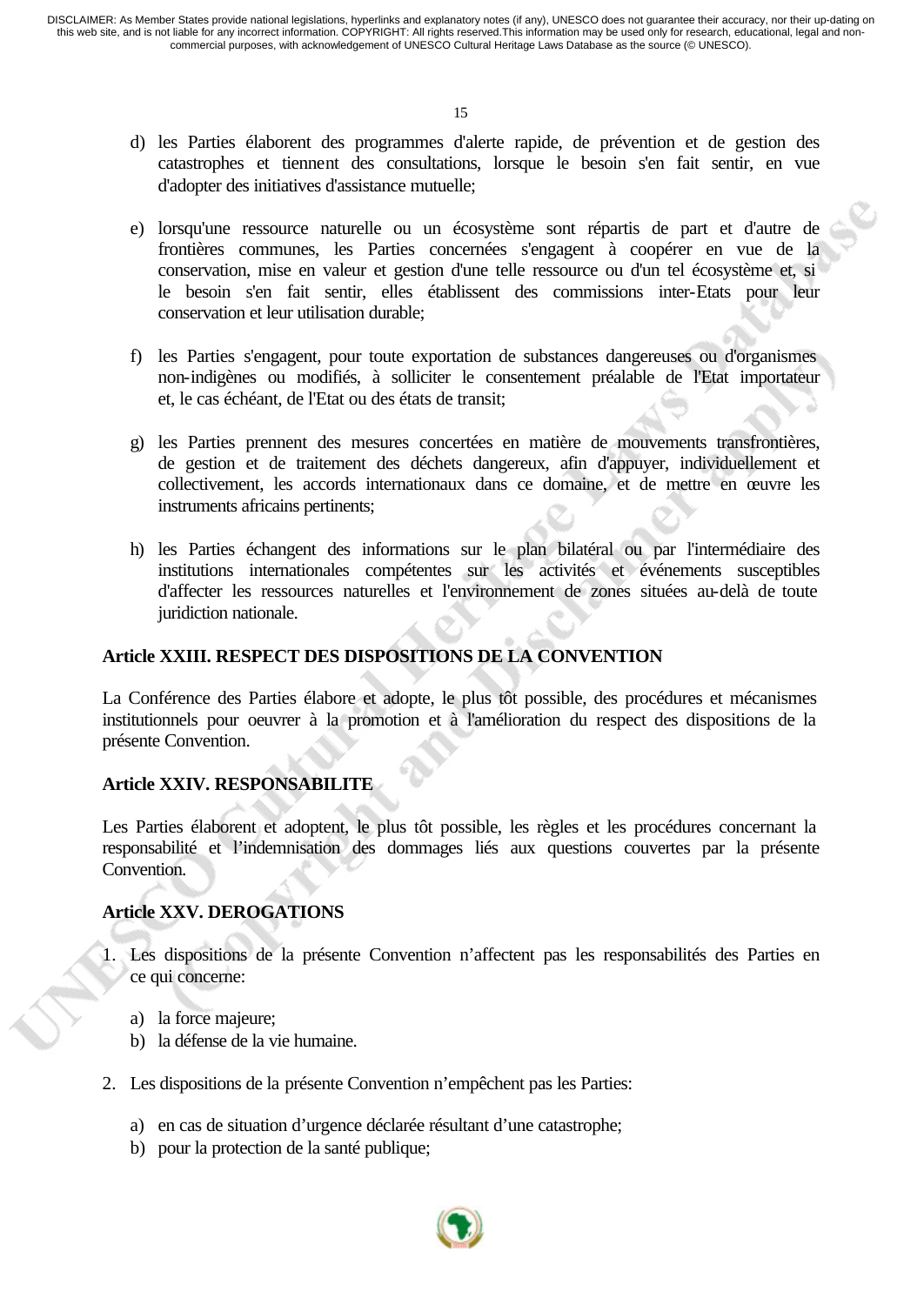16

d'adopter des mesures dérogatoires, clairement définies, aux dispositions de la présente Convention, à condition qu'elles soient limitées quant à leur objet, leur durée et leur lieu d'application.

3. Les Parties qui prennent des mesures conformément aux paragraphes 1 et 2 du présent article s'engagent à informer la Conférence des Parties sans délai, par l'intermédiaire du Secrétariat, de la nature de ces mesures et des circonstances qui ont conduit à leur adoption.

## **Article XXVI. CONFERENCE DES PARTIES**

- 1. Il est institué une Conférence des Parties, au niveau ministériel, en tant qu'organe de décision de la présente Convention. La première réunion de la Conférence des Parties est convoquée par le Président de la Commission de l'Union africaine, un an au plus tard après l'entrée en vigueur de la Convention. Par la suite, les réunions ordinaires sont convoquées au moins une fois tous les deux ans, à moins que la Conférence n'en décide autrement.
- 2. Des réunions extraordinaires de la Conférence des Parties se tiennent chaque fois que la Conférence le juge nécessaire, ou à la demande écrite de toute Partie, à condition que cette demande soit appuyée par un tiers au moins des Parties dans les six mois qui suivent sa communication aux Parties par le Secrétariat.
- 3. A sa première réunion, la Conférence des Parties adopte son propre règlement intérieur ainsi que celui de tout autre organe subsidiaire qu'elle peut créer et détermine les règles devant régir le financement et le fonctionnement du Secrétariat. Les Parties n'épargnent aucun effort pour adopter ces décisions par consensus; si tous les efforts en ce sens sont demeurés vains et qu'aucun accord n'est réalisé, les décisions sont prises, en dernier recours, à la majorité des deux tiers des Parties présentes et votantes.
- 4. La Conférence des Parties, à chacune de ses réunions ordinaires, adopte un programme et un budget pour l'exercice allant jusqu'à la réunion ordinaire suivante.
- 5. La Conférence des Parties examine et encourage la mise en œuvre effective de la présente Convention et, à cet effet:
	- a) fait des recommandations aux Parties concernant toute question liée à la mise en œuvre de la présente Convention;
	- b) reçoit et examine les informations et les rapports présentés par le Secrétariat ou par toute Partie, et fait des recommandations à leur sujet;
	- c) crée les organes subsidiaires qu'elle juge nécessaires à la mise en œuvre de la présente Convention, en particulier pour donner des avis scientifiques et techniques;
	- d) examine les rapports soumis par les organes subsidiaires et donne des directives à ces organes;
	- e) encourage et facilite l'échange d'informations sur les mesures proposées ou adoptées par les Parties;

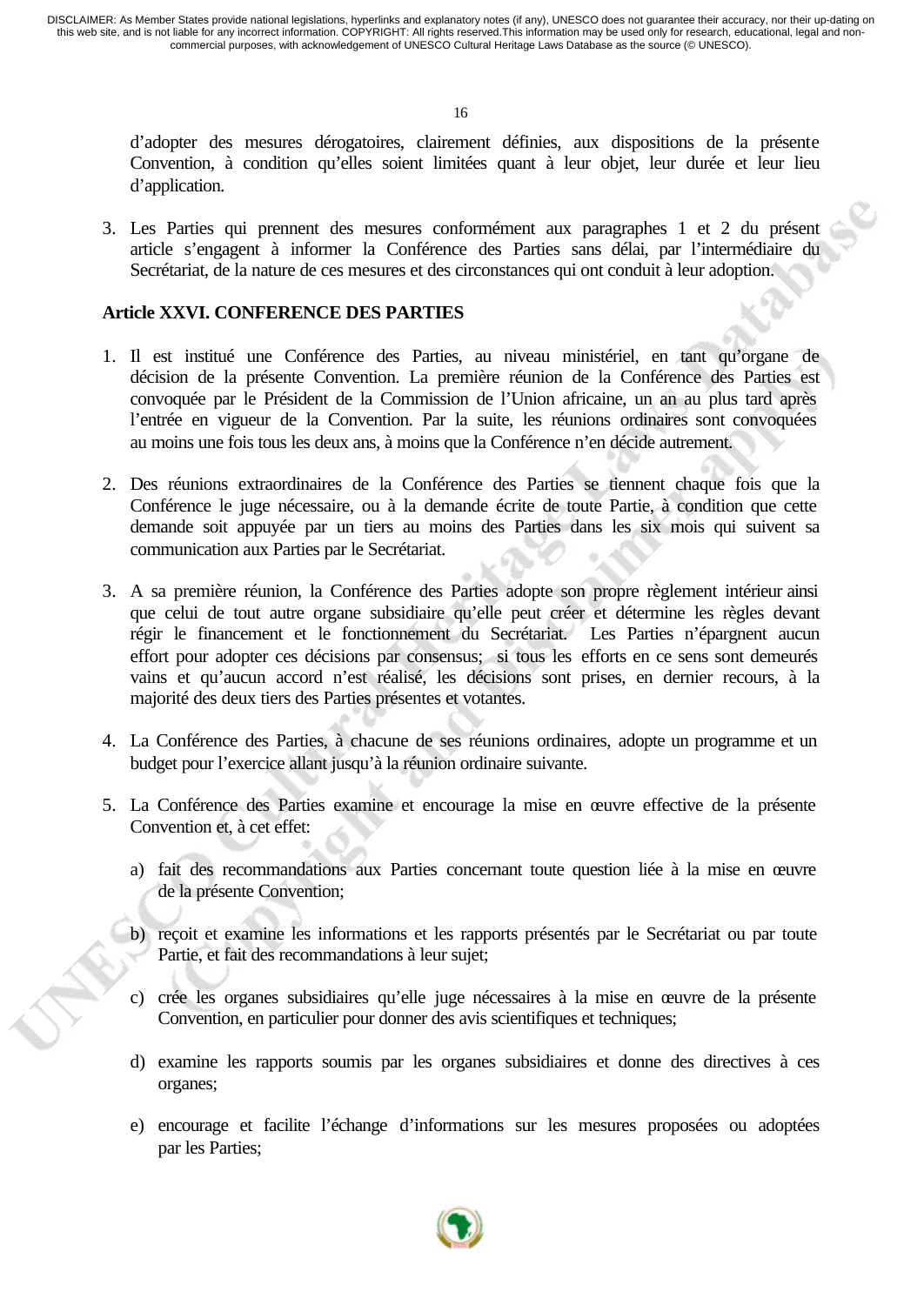- f) examine et entreprend toute autre action requise pour la réalisation des objectifs de la présente Convention;
- g) examine et adopte les amendements à la présente Convention;
- h) examine et adopte les annexes supplémentaires et les amendements aux annexes à la présente Convention;
- i) sollicite, par l'intermédiaire du Secrétariat, la coopération des institutions et organes compétents, nationaux ou internationaux, gouvernementaux ou non gouvernementaux, utilise les services et informations fournis par ces institutions et organes, et renforce les relations avec les autres conventions pertinentes;
- j) examine toute autre question entrant dans le champ d'application de la présente Convention.
- 6. Les communautés économiques régionales africaines, ainsi que les organisations intergouvernementales régionales et sous-régionales africaines, peuvent être représentées aux réunions de la Conférence des Parties, sans droit de vote. L'Organisation des Nations Unies, ses institutions spécialisées et tout Etat Partie à la Convention initiale, mais non Partie à la présente Convention, peuvent être représentés aux réunions de la Conférence des Parties et y assister en qualité d'observateurs. Toute organisation non gouvernementale nationale, continentale, régionale, sous-régionale ou internationale compétente dans les domaines visés par la Convention et qui a informé le Secrétariat de son souhait d'être représentée à une réunion de la Conférence des Parties en tant qu'observateur peut y être admise, à moins qu'un tiers au moins des Parties présentes n'y fassent objection. La participation d'observateurs est régie par le règlement intérieur adopté par la Conférence des Parties.

#### **Article XXVII. SECRETARIAT**

- 1. Il est institué un Secrétariat de la présente Convention.
- 2. La Conférence des Parties, à sa première réunion, désigne une organisation pour exercer les fonctions de Secrétariat aux termes de la Convention, ou désigne son propre Secrétariat et détermine son siège.
- 3. Les fonctions du Secrétariat sont les suivantes:
	- a) organiser les réunions de la Conférence des Parties et de ses organes subsidiaires, et leur fournir les services voulus;
	- b) appliquer les décisions qui lui sont adressées par la Conférence des Parties;
	- c) attirer l'attention de la Conférence des Parties sur les questions liées aux objectifs de la présente Convention et à sa mise en œuvre;

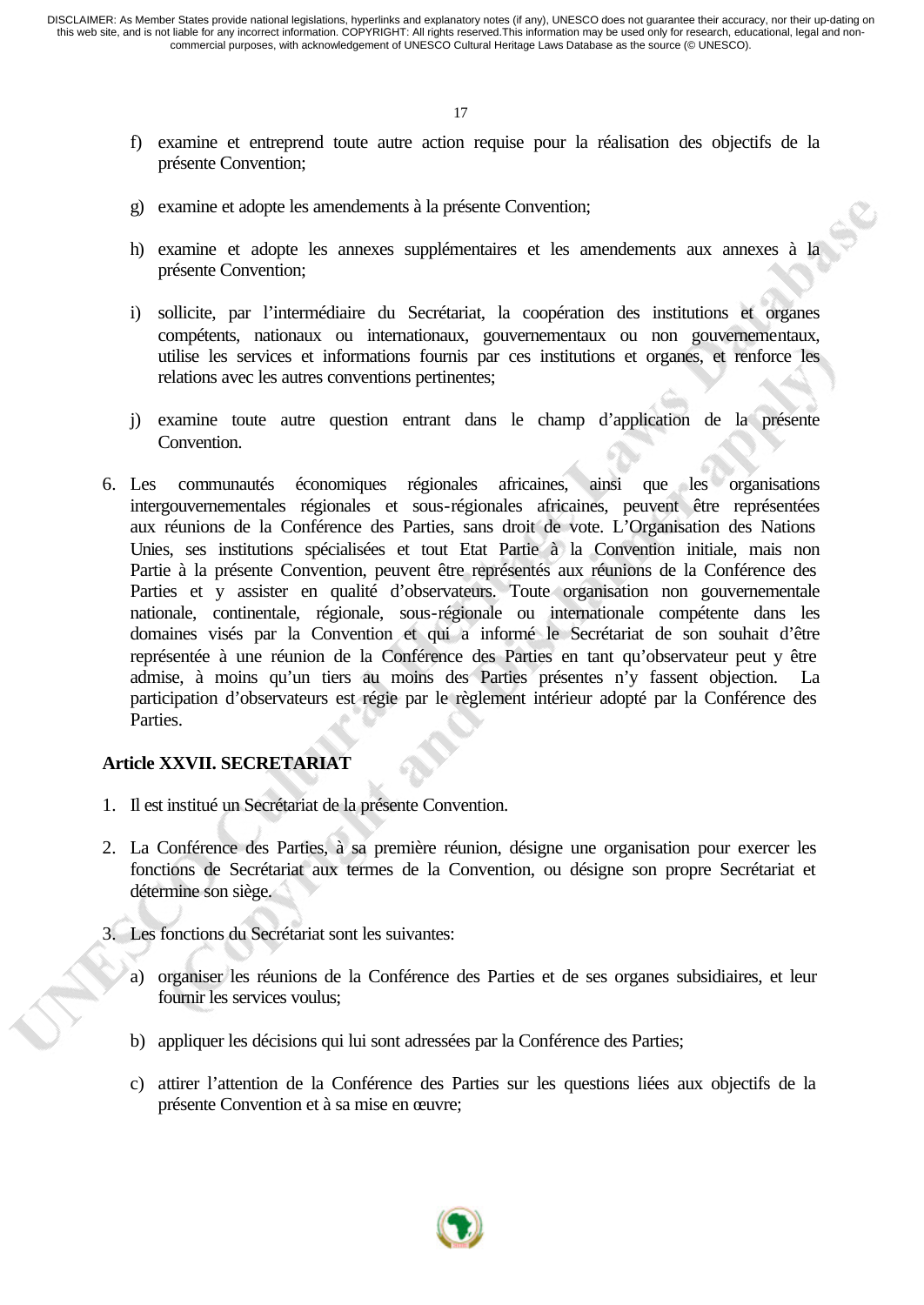- d) rassembler et diffuser auprès des Parties les textes des lois, décrets, règlements et instructions en vigueur, destinés à assurer la mise en œuvre de la présente Convention, ainsi que les rapports sur cette mise en œuvre;
- e) gérer le budget de la Convention ainsi que le fonds de conservation, dès sa création;
- f) conclure les arrangements administratifs et contractuels qui pourraient lui être nécessaires pour s'acquitter efficacement de ses fonctions;
- g) préparer des études et des rapports sur les activités menées dans l'exercice des fonctions qui lui sont dévolues par la Convention, et les présenter à la Conférence des Parties;
- h) coordonner ses activités avec celles des secrétariats des autres conventions et organes internationaux pertinents;
- i) informer le grand public sur la Convention et ses objectifs;
- j) s'acquitter de toutes autres fonctions qui lui sont dévolues par la Convention ou qui pourraient lui être assignées par la Conférence des Parties.

#### **Article XXVIII. RESSOURCES FINANCIERES**

- 1. Etant donné l'importance capitale du financement pour la réalisation des objectifs de la présente Convention, chaque Partie doit, compte tenu de ses capacités, tout mettre en œuvre pour faire en sorte que des ressources financières adéquates soient mises à disposition pour la mise en œuvre de la Convention.
- 2. Les ressources financières au titre du budget de la Convention comprennent les contributions des Parties, les contributions annuelles de l'Union africaine et les contributions d'autres institutions. Les contributions des Parties au budget de la Convention sont fixées conformément au barème des contributions approuvé par la Conférence des Parties à sa première réunion.
- 3. La Conférence des Parties peut instituer un fonds de conservation, alimenté par des contributions volontaires des Parties ou toute autre source acceptée par la Conférence, aux fins de financement de projets et activités concernant la conservation de l'environnement et des ressources naturelles. Le Fonds fonctionne sous l'autorité de la Conférence des Parties et lui rend compte.
- 4. Les Parties, individuellement ou collectivement, s'efforcent de mobiliser des ressources financières additionnelles et, à cet effet, veillent à la pleine utilisation et à l'amélioration qualitative continue de tous les mécanismes et sources de financement nationaux, bilatéraux et multilatéraux, y compris les consortiums, les programmes conjoints et les sources de financement parallèles, et s'efforcent également d'associer les mécanismes et sources de financement du secteur privé, y compris ceux des organisations non gouvernementales.

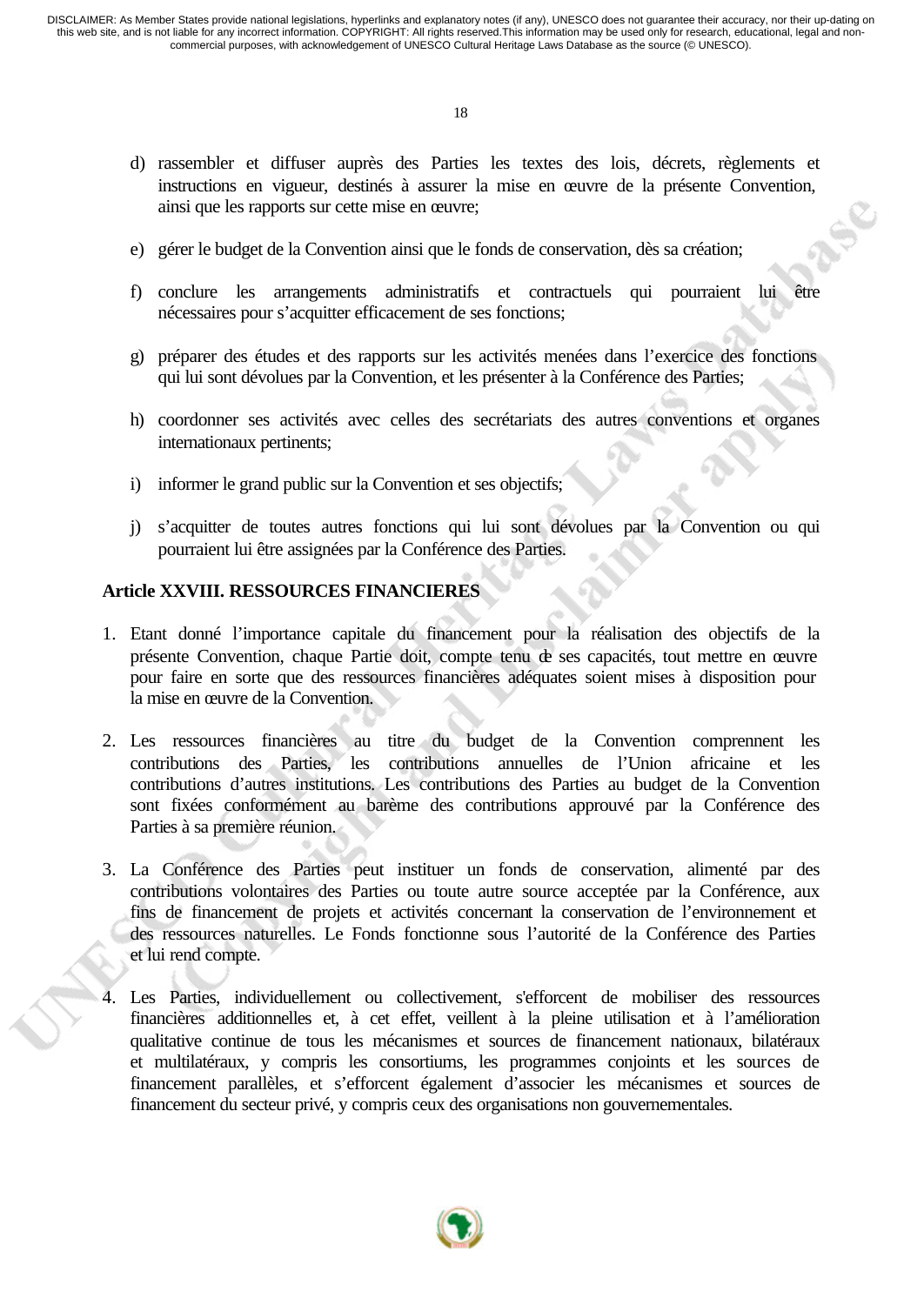#### 19

## **Article XXIX. RAPPORTS ET INFORMATIONS**

- 1. Les Parties, par l'intermédiaire du Secrétariat, présentent à la Conférence des Parties des rapports sur les mesures qu'elles auront adoptées dans le cadre de la mise en œuvre de la Convention et sur les résultats de l'application des dispositions de la Convention, sous une forme et à des intervalles que la Conférence peut déterminer. Ces rapports sont accompagnés des observations du Secrétariat, en particulier en ce qui concerne la nonprésentation de rapports, la pertinence des rapports et les mesures qu'ils décrivent.
- 2. Les Parties fournissent au Secrétariat:
	- a) les textes des lois, décrets, règlements et instructions en vigueur, destinés à assurer la mise en œuvre de la présente Convention;
	- b) toute autre information nécessaire pour disposer d'une documentation complète sur les questions dont traite la présente Convention;
	- c) les noms des organismes ou institutions de coordination devant servir de correspondants pour les questions relevant de la Convention;
	- d) des informations sur les accords bilatéraux ou multilatéraux relatifs à l'environnement et aux ressources naturelles auxquelles elles sont Parties.

## **Article XXX. REGLEMENT DES DIFFERENDS**

- 1. Tout différend entre les Parties concernant l'interprétation ou l'application des dispositions de la présente Convention est réglé à l'amiable par voie d'accord direct entre les parties au différend ou grâce aux bons offices d'une tierce partie. Si les Parties concernées ne parviennent pas à régler le différend, chacune d'entre elles peut, dans un délai de douze mois, renvoyer la question à la Cour de l'Union africaine.
- 2. Les décisions de la Cour de justice sont définitives et sans appel.

# **Article XXXI. AMENDEMENTS A LA CONVENTION**

- 1. Toute Partie peut proposer des amendements à la présente Convention.
- 2. Le texte de toute proposition d'amendement à la présente Convention est communiqué aux Parties par le Secrétariat six mois au moins avant la réunion de la Conférence des Parties à laquelle il est présenté pour adoption. Le Secrétariat communique également les propositions d'amendement aux signataires de la présente Convention, au moins trois mois avant la réunion.
- 3. Les Parties mettent tout en œuvre pour parvenir à un accord par consensus sur toute proposition d'amendement à la présente Convention. Si tous les efforts en ce sens sont demeurés vains et qu'aucun accord n'est réalisé, l'amendement est adopté en dernier recours par un vote à la majorité des deux tiers des Parties présentes et votantes.

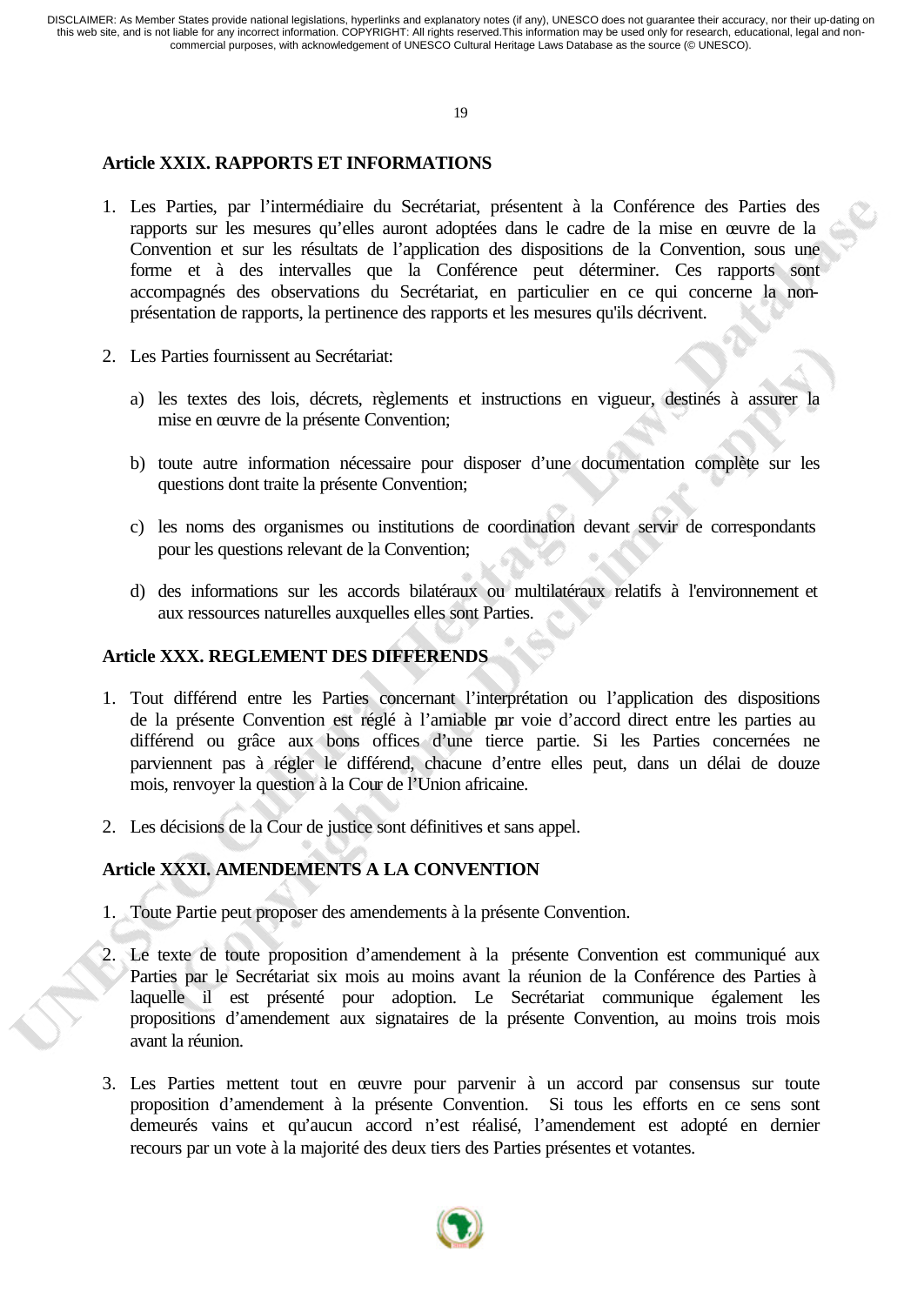- 4. Le dépositaire communique l'adoption des amendements à toutes les Parties à la présente Convention et aux signataires.
- 5. La ratification, l'acceptation ou l'approbation des amendements est notifiée au dépositaire par écrit. Les amendements entrent en vigueur à l'égard des Parties qui les ont acceptés le quatre-vingt-dixième jour suivant le dépôt des instruments de ratification, d'acceptation ou d'approbation par au moins deux tiers des Parties contractantes à la présente Convention. Par la suite, les amendements entrent en vigueur, à l'égard de toute autre partie, le quatrevingt-dixième jour suivant le dépôt, par ladite partie, de son instrument de ratification, d'acceptation ou d'approbation des amendements.
- 6. Aux fins du présent article, "Parties présentes et votantes" s'entend des Parties présentes qui émettent un vote affirmatif ou négatif.

#### **Article XXXII. ADOPTION ET AMENDEMENT DES ANNEXES**

- 1. Les annexes à la présente Convention font partie intégrante de la Convention. Ces annexes ont exclusivement trait à des questions scientifiques, techniques, financières et administratives.
- 2. La proposition, l'adoption et l'entrée en vigueur d'annexes supplémentaires à la Convention sont régies par la procédure suivante:
	- a) toute Partie peut proposer une annexe supplémentaire à la présente Convention;
	- b) le texte de toute proposition d'annexe supplémentaire à la présente Convention est communiqué aux Parties par le Secrétariat, au moins six mois avant la réunion de la Conférence des Parties à laquelle il est présenté pour adoption. Le Secrétariat communique également le texte de toute annexe supplémentaire proposée aux signataires de la présente Convention, au moins trois mois avant la réunion;
	- c) les Parties n'épargnent aucun effort pour parvenir à un accord par consensus sur toute proposition d'annexe supplémentaire à la présente Convention. Si tous les efforts en ce sens sont demeurés vains et qu'aucun accord n'a pu être réalisé, l'annexe supplémentaire est adoptée, en dernier recours, par un vote à la majorité des deux tiers des Parties présentes et votantes;
	- d) le dépositaire communique l'adoption de l'annexe à toutes les Parties à la présente Convention et aux signataires;
	- e) toute Partie qui n'est pas en mesure d'accepter une annexe supplémentaire à la présente Convention en notifie le dépositaire, par écrit, dans un délai de six mois à compter de la date de la communication de l'adoption par le dépositaire. Celui-ci informe sans délai toutes les Parties de toute notification reçue. Une Partie peut, à tout moment, remplacer une déclaration d'objection par une acceptation, et les annexes entrent alors en vigueur à l'égard de cette Partie;

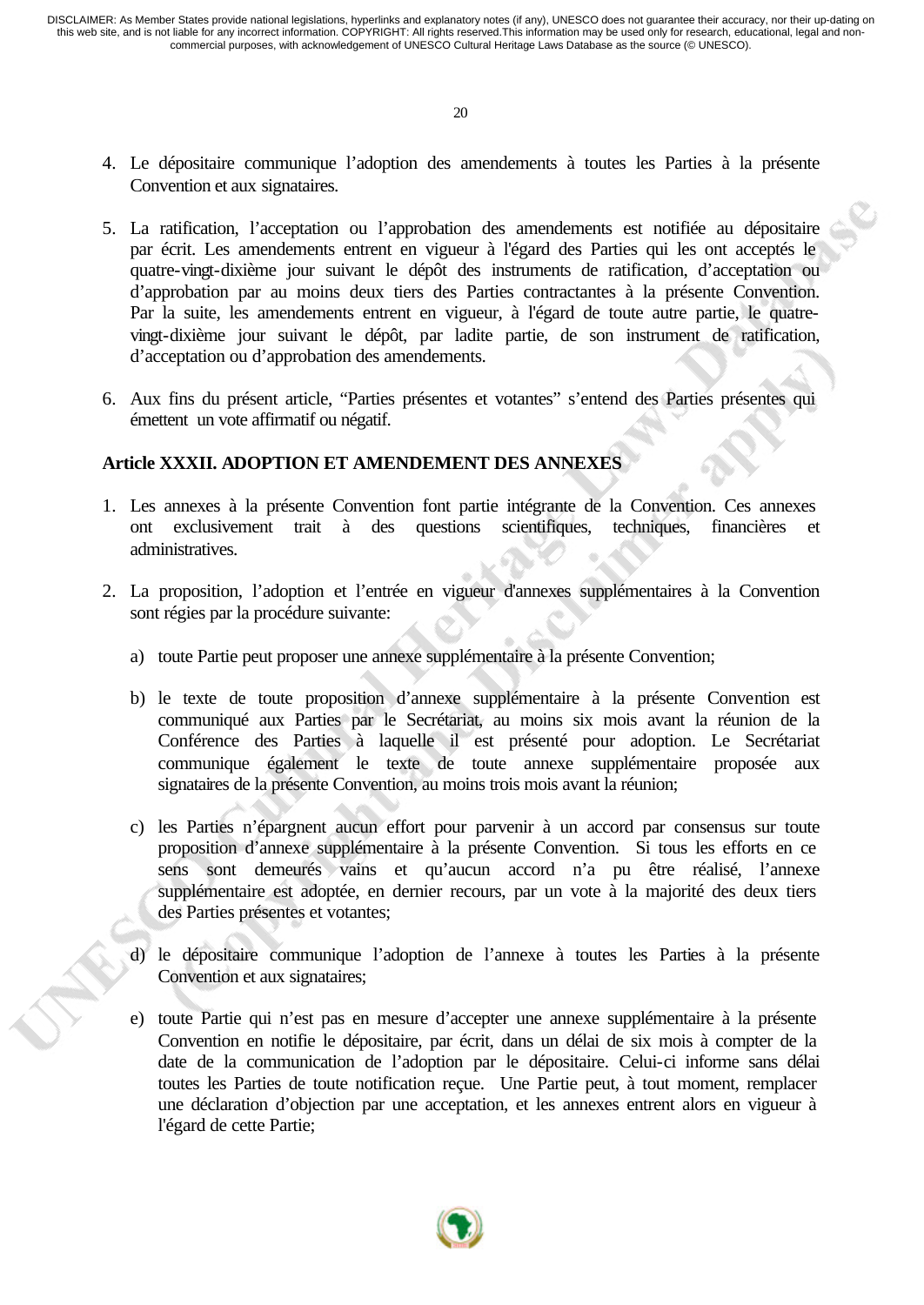- f) à l'expiration d'un délai de six mois à compter de la date de sa communication par le dépositaire, l'annexe entre en vigueur à l'égard de toutes les Parties à la présente Convention qui n'ont pas communiqué de notification conformément aux dispositions de l'alinéa e) ci-dessus.
- 3. La proposition, l'adoption et l'entrée en vigueur d'amendements aux annexes à la présente Convention sont soumises à la même procédure que la proposition, l'adoption et l'entrée en vigueur d'annexes supplémentaire à la Convention.
- 4. Lorsqu'une annexe supplémentaire ou un amendement à une annexe se rapporte à un amendement à la présente Convention, ladite annexe supplémentaire ou l'amendement n'entre en vigueur que lorsque l'amendement à la Convention entre lui-même en vigueur.

#### **Article XXXIII. DROIT DE VOTE**

Chaque Partie à la présente Convention dispose d'une voix.

# **Article XXXIV. RELATIONS ENTRE LES PARTIES CONTRACTANTES A LA CONVENTION REVISEE ET LES PARTIES A LA CONVENTION D'ALGER DE 1968**

- 1. Les relations entre les Parties à la présente Convention ne sont régies que par celle-ci.
- 2. Les relations entre les Parties à la Convention initiale et les Parties à la présente Convention sont régies par les dispositions de la Convention initiale.

#### **Article XXXV. RELATIONS AVEC LES AUTRES CONVENTIONS INTERNATIONALES**

Les dispositions de la présente Convention n'affectent pas les droits et les obligations des Parties aux termes des traités, conventions ou accords internationaux existants.

# **Article XXXVI. SIGNATURE ET RATIFICATION**

- 1. La présente Convention est ouverte à la signature immédiatement après son adoption par la Conférence de l'Union africaine.
- 2. Elle est soumise à ratification, acceptation ou approbation par chaque Etat visé au paragraphe 1. Les instruments de ratification, d'acceptation ou d'approbation sont déposés auprès du dépositaire.

#### **Article XXXVII. ADHESION**

- 1. La présente Convention est ouverte à l'adhésion de tous les Etats membres de l'Union africaine à compter de la date à laquelle elle cesse d'être ouverte à la signature.
- 2. Les instruments d'adhésion sont déposés auprès du dépositaire.

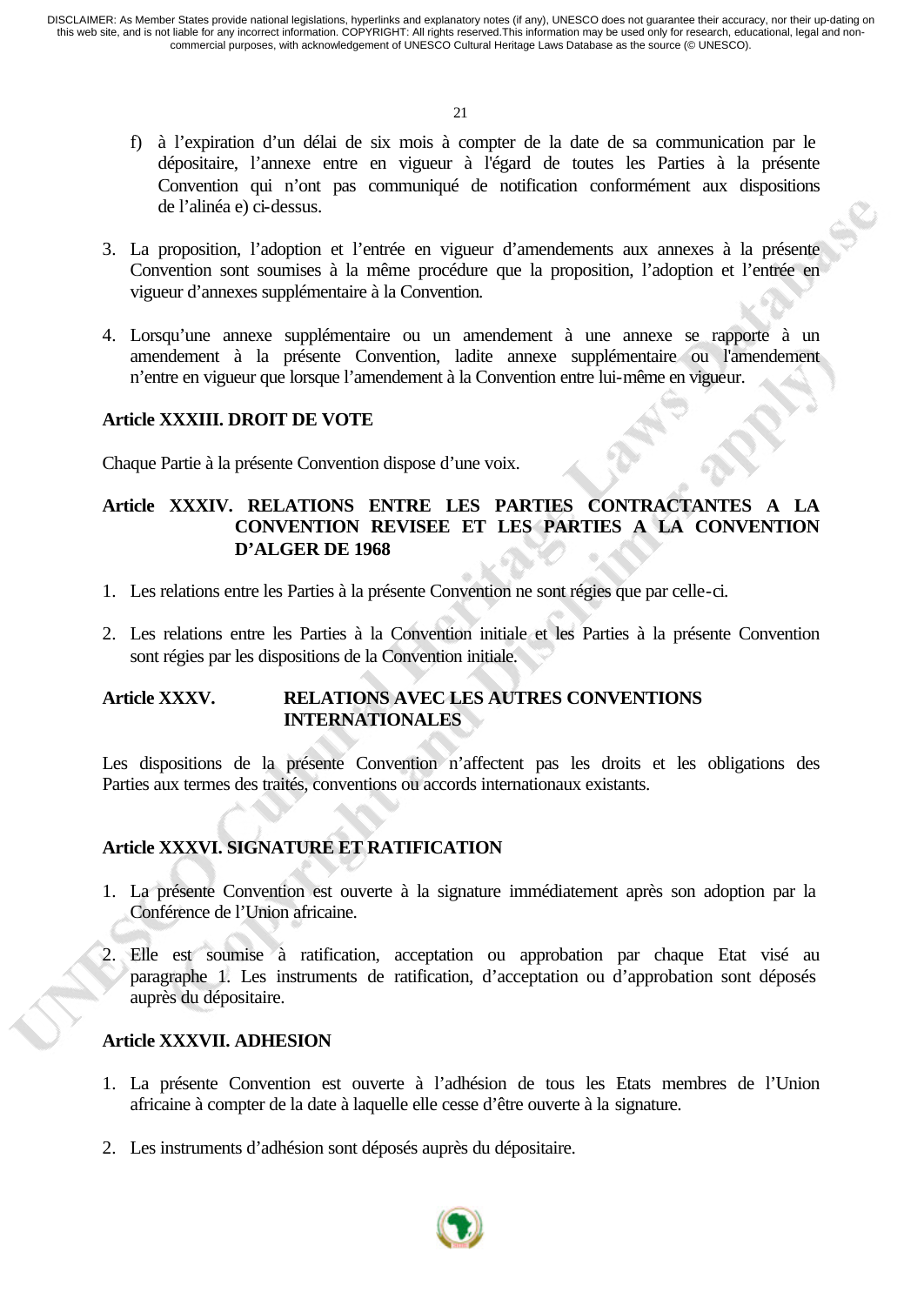22

# **Article XXXVIII. ENTREE EN VIGUEUR**

- 1. La présente Convention entre en vigueur le trentième jour suivant la date du dépôt du quinzième instrument de ratification, d'acceptation, d'approbation ou d'adhésion auprès du dépositaire, qui en informe les Etats visés aux articles XXXVI et XXXVII.
- 2. A l'égard des Etats qui ratifient, acceptent ou approuvent la Convention ou y adhèrent après le dépôt du quinzième instrument de ratification, d'acceptation, d'approbation ou d'adhésion, la Convention entre en vigueur le trentième jour suivant la date du dépôt par ces Etats de leur instrument de ratification, d'acceptation, d'approbation ou d'adhésion.
- 3. Tout Etat non Partie à la Convention d'Alger de 1968 qui devient Partie à la présente Convention prend les mesures nécessaires pour dénoncer la convention de Londres de 1933 relative à la conservation de la faune et de la flore à l'état naturel.
- 4. Aucun instrument d'adhésion à la Convention d'Alger de 1968 ne peut être déposé après l'adoption de la présente Convention.

# **Article XXXIX. RESERVES**

Aucune réserve se peut être faite à la présente Convention.

# **Article XL. RETRAIT**

- 1. Toute Partie peut dénoncer la présente Convention, par notification écrite adressée au dépositaire.
- 2. La dénonciation prend effet, pour ladite Partie, un an après la date de réception de la notification par le dépositaire.
- 3. Toutefois, aucune dénonciation ne prend effet avant l'expiration d'une période de cinq ans à compter de la date de l'entrée en vigueur de la présente Convention pour la Partie concernée.

# **Article XLI. ARRANGEMENTS INTERIMAIRES POUR LE SECRETARIAT**

Les fonctions du Secrétariat décrites au paragraphe 3 de l'article XXVII sont exercées à titre intérimaire par le Président de la Commission de l'Union africaine jusqu'à l'adoption de la décision de la Conférence des Parties mentionnée au paragraphe 2 de l'article XXVII.

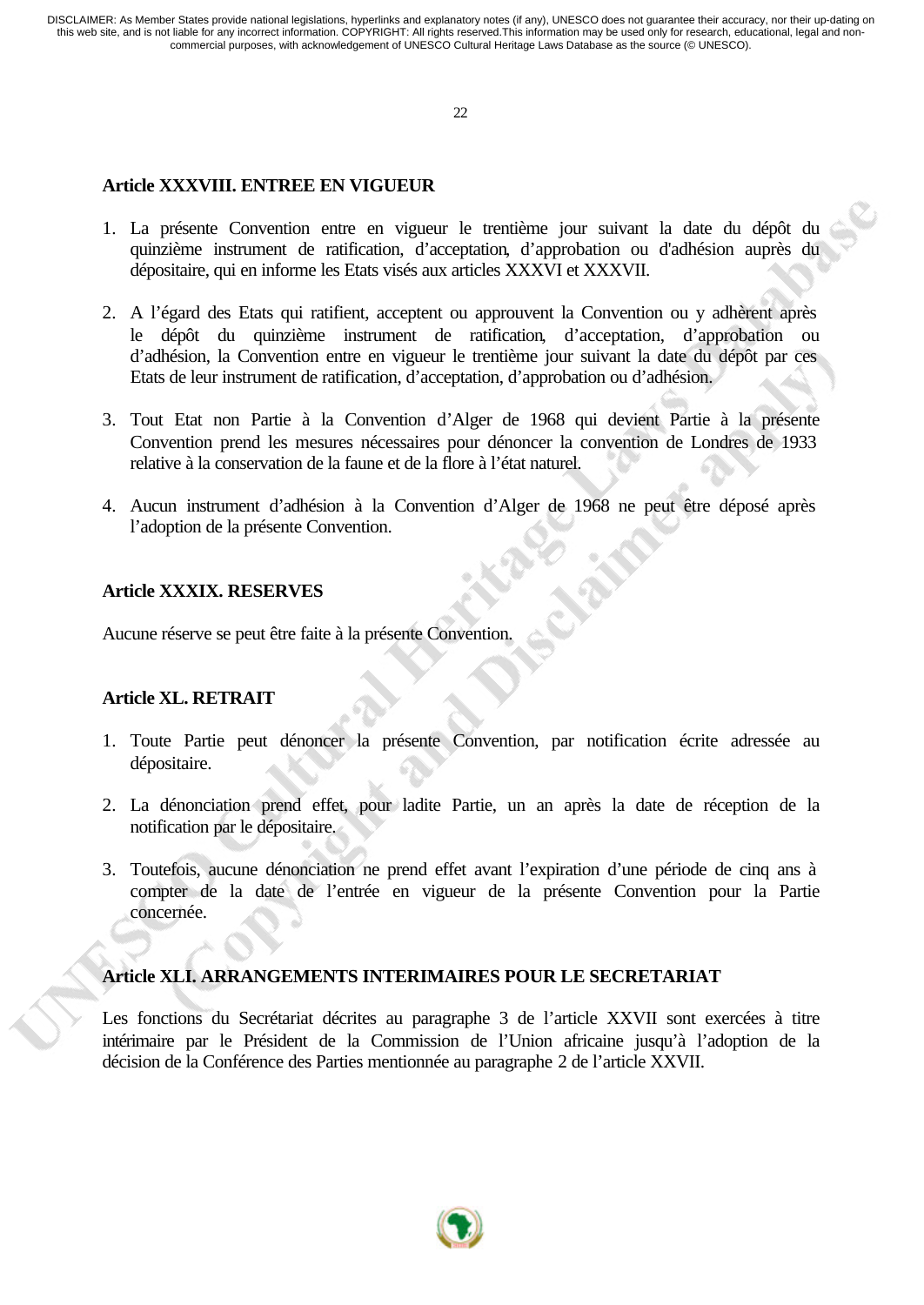23

#### **Article XLII. DEPOSITAIRE**

Le Président de la Commission de l'Union africaine est le dépositaire de la présente Convention.

## **Article XLIII. TEXTES FAISANT FOI**

W.S.Contrightend Die

L'original de la présente Convention, dont les textes anglais, arabe, français et portugais font également foi, est déposé auprès du dépositaire.

#### **ADOPTEE PAR LA DEUXIEME SESSION ORDINAIRE DE LA CONFERENCE DE L'UNION TENUE A MAPUTO (MOZAMBIQUE)**

## **LE ONZIEME JOUR DE JUILLET, DEUX MILLE TROIS**

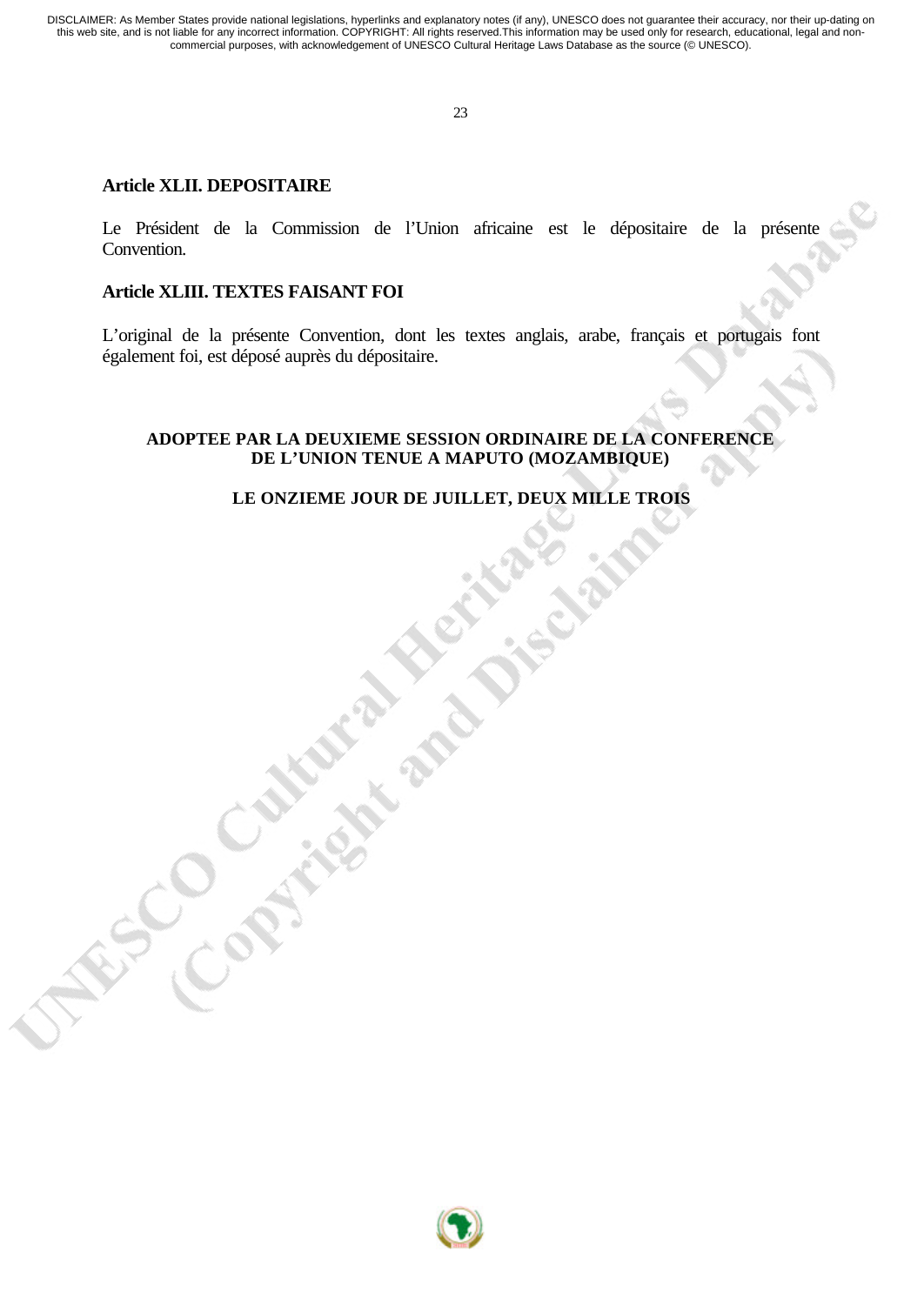#### 24

#### **ANNEXE 1**

#### **ESPECES MENACEES - DEFINITION**

Une espèce menacée est une espèce qui est, soit:

a) En danger critique d'extinction:

Un taxon est dit "en danger critique d'extinction" lorsque les meilleures données disponsibles indiquent, qu'il est confronté à un risque extrêmement élevé d'extinction à l'état sauvage.

b) En danger:

Un taxon est dit "en danger" lorsque les meilleurs données disponibles indiquent qu'il est confronté à un risque très élevé d'extinction à l'état sauvage.

c) Vulnérable:

Un taxon est dit "vulnérable" lorsque les meilleures données disponibles indiquent qu'il est confronté à un risque élevé d'extinction à l'état sauvage.

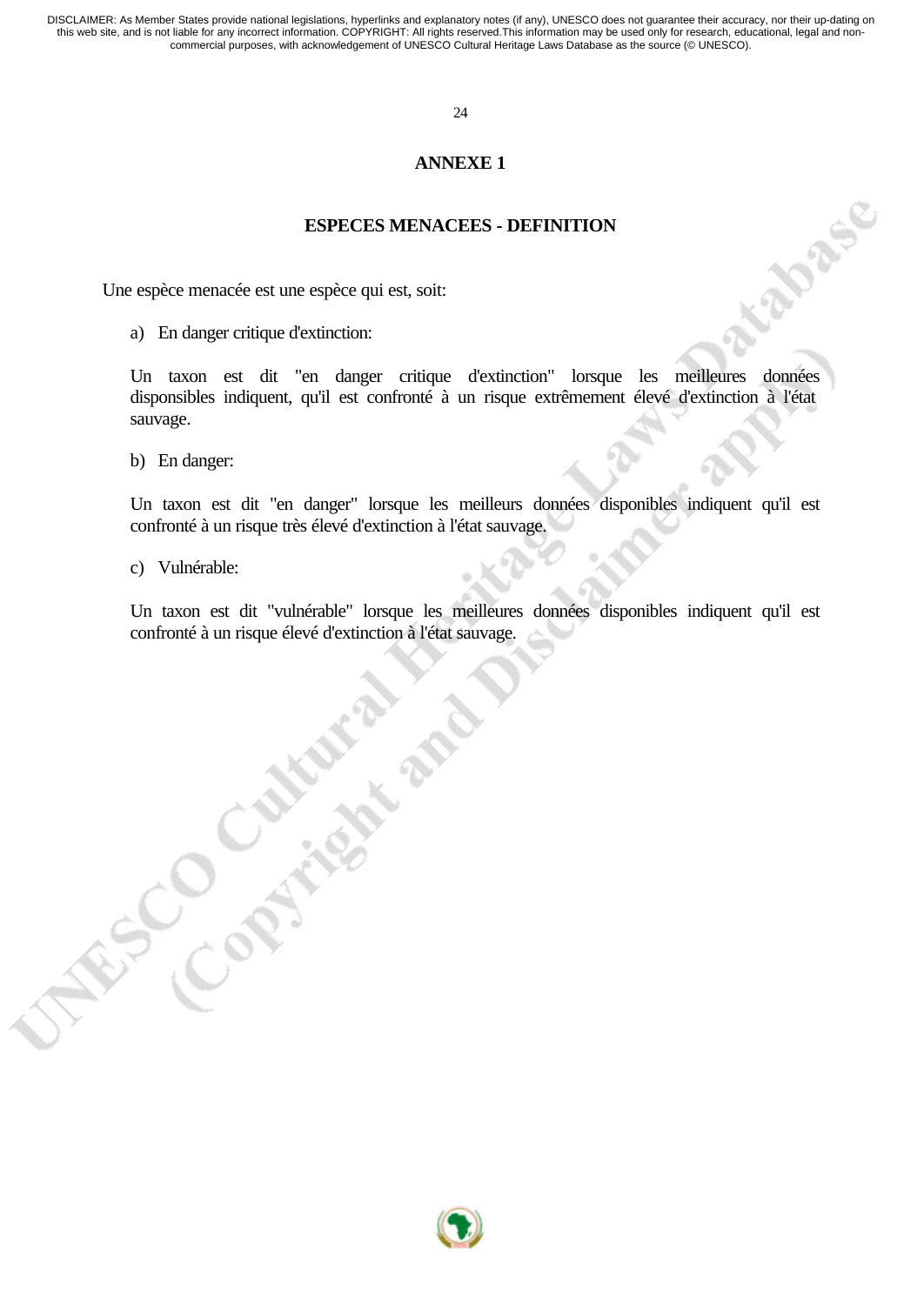#### 25

#### **ANNEXE 2**

#### **AIRES DE CONSERVATION**

REC

#### **Définitions et objectifs de gestion**

#### **Réserve naturelle intégrale: aire protégée gérée principalement à des fins scientifiques**

**Définition** 

Espace terrestre et/ou marin comportant des écosystèmes, des caractéristiques géologiques ou physiologiques et/ou des espèces remarquables ou représentatifs, géré principalement à des fins de recherche scientifique et/ou de surveillance continue de l'environnement.

Objectifs de la conservation

- préserver des biotopes, des écosystèmes et des espèces dans des conditions aussi peu perturbées que possible;
- maintenir des ressources génétiques dans un état dynamique et évolutif;
- maintenir des processus écologiques établis;
- sauvegarder des éléments structures du paysage ou des formations rocheuses;
- conserver des milieux naturels exemplaires à des fins d'étude scientifique, de surveillance continue de l'environnement et d'éducation à l'environnement, y compris des sires de référence, en excluant tout accès évitable;
- réduire au minimum les perturbations, en planifiant et en menant avec circonspection les activités autorisées, de recherche et autres;
- limiter l'accès au public.

### **Zone de nature sauvage: aire protégée gérée principalement à des fins de protection des ressources sauvages**

#### **Définition**

Vaste espace terrestre et/ou marin, intact ou peu modifié, ayant conservé son caractère et son influence naturels, dépourvu d'établissements permanents ou important, protégé et géré aux fins de préserver son état naturel.

Objectifs de gestion

- garantir aux générations futures la possibilité de connaître et de jouir de régions demeurées largement à l'abri des activités humaines, pendant une longue période;
- conserver, à long terme, les qualités et éléments naturels essentiels de l'environnement;

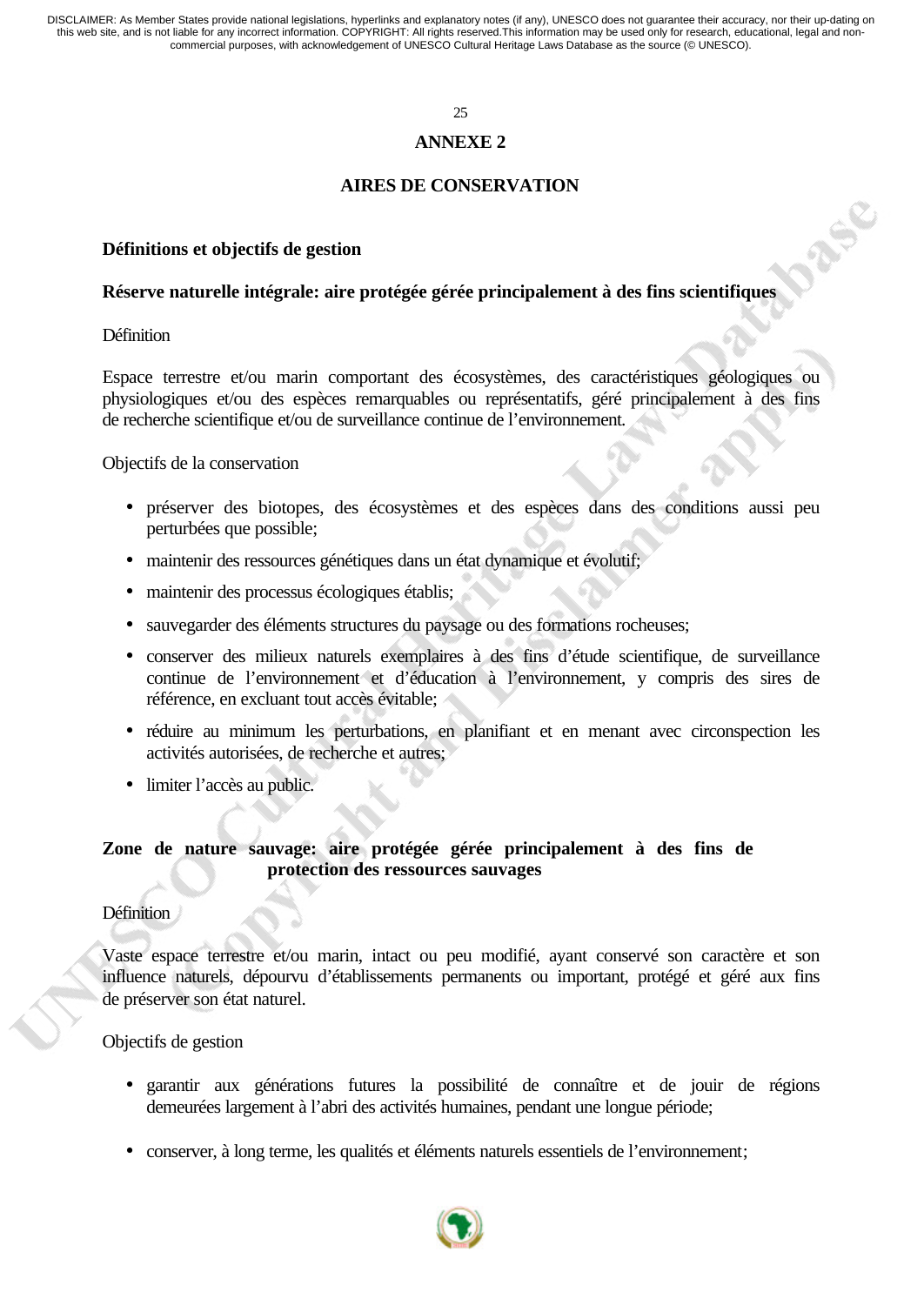• prévoir l'accès du public, de manière à garantir le bien-être physique et spirituel des visiteurs, tout en conservant les qualités naturelles sauvages de la région pour les générations actuelles et futures;

pour permettre à des communautés locales, de fiable densité et vivant en harmonie avec les ressources disponibles, de conserver leur mode de vie.

## **Parc national: aire gérée principalement dans le but de protéger les écosystèmes et à des fins récréatives**

#### Définition

Zone naturelle, terrestre et/ou marine, désignée (a) pour protéger l'intégrité écologique dans un ou plusieurs écosystèmes dans l'intérêt des générations actuelles et futures, (b) pour exclure toute exploitation ou occupation incompatible avec les objectifs de la désignation et (c) pour offrir des possibilités de visite, à des fins spirituelles, scientifiques, éducatives, récréatives et touristiques, dans le respect du milieu naturel et de la culture des communautés locales.

Objectifs de gestion

- protéger des régions naturelles et des paysages d'importance nationale et internationale, à des fins spirituelles, scientifiques, éducatives, récréatives ou touristiques;
- perpétuer, dans des conditions aussi naturelles que possible, des exemples représentatifs de régions physiographiques, de communautés biologiques, de ressources génétiques et d'espèces de manière à garantir une stabilité et une diversité écologique;
- limiter le nombre de visiteurs aux motivations spirituelles, éducatives, culturelles ou récréatives, afin que l'aire reste dans un état naturel ou quasi-naturel;
- éliminer et, ultérieurement, prévenir toute forme d'exploitation ou d'occupation incompatible avec les objectifs de la désignation;
- garantir le respect des éléments écologiques, géomorphologiques, sacrés ou esthétiques justifiant la désignation;
- tenir compte des besoins des communautés locales, y compris l'utilisation des ressources à des fins de subsistance, dans la mesure où ceux-ci n'ont aucune incidence négative sur les autres objectifs de gestion.

## **Monument naturel: aire protégée gérée principalement dans le but de préserver des éléments naturels spécifiques**

## Définition

Aire contenant un ou plusieurs éléments naturels ou naturels/culturels particuliers, d'importance exceptionnelle ou unique, méritant d'être protégée du fait de sa rareté de sa représentativité, de ses qualités esthétiques ou de son importance culturelle intrinsèque.

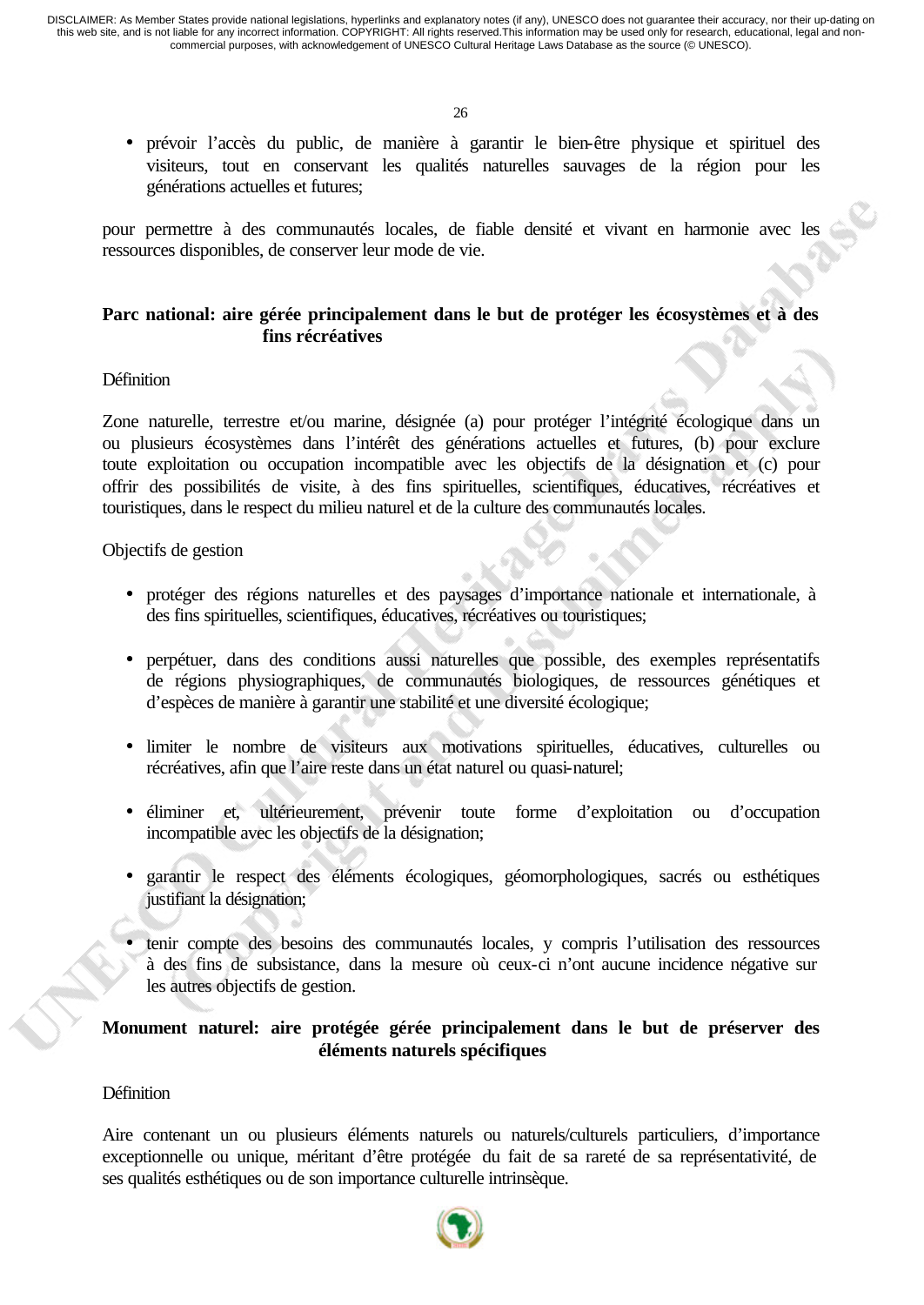# Objectifs de gestion

- protéger ou préserver, à jamais, des éléments naturels particuliers, exceptionnels du fait de leur importance naturelle et/ou caractère unique ou représentatif, et/ou de leur connotation spirituelle;
- dans une mesure compatible avec l'objectif susmentionné, offrir des possibilités de recherche, d'éducation, d'interprétation et de loisirs;
- éliminer et, ultérieurement, prévenir toute forme d'exploitation ou d'occupation incompatible avec l'objectif de la désignation;
- offrir a la population résidente des avantages compatibles avec les autres objectifs de gestion.

# **Aire de gestion des habitats ou des espèces: aire protégée gérée principalement à des fins de conservation, avec intervention au niveau de la gestion**

#### Définition

Aire terrestre et/ou marine faisant l'objet d'une intervention active au niveau de la gestion, de façon à garantir le maintien des habitats et/ou à satisfaire aux exigences d'espèces particulières.

Objectifs de gestion

- garantir et maintenir les conditions d'habitat nécessaires à la préservation d'espèces, de groupes d'espèces, de communautés biologiques ou d'éléments physiques important du milieu naturel, lorsqu'une intervention humaine s'impose pour optimiser la gestion;
- privilégier les activités de recherche et de surveillance continue de l'environnement parallèlement à la gestion durable des ressources;
- consacrer des secteurs limités à l'éducation du public, afin de le sensibiliser aux caractéristiques des habitats concernés et au travail de gestion des espèces sauvages;
- éliminer et, ultérieurement, prévenir toute exploitation ou occupation incompatible avec les objectifs de la désignation;
- offrir aux communautés vivant il l'intérieur de l'aire des avantages compatibles avec les autres objectifs de gestion.

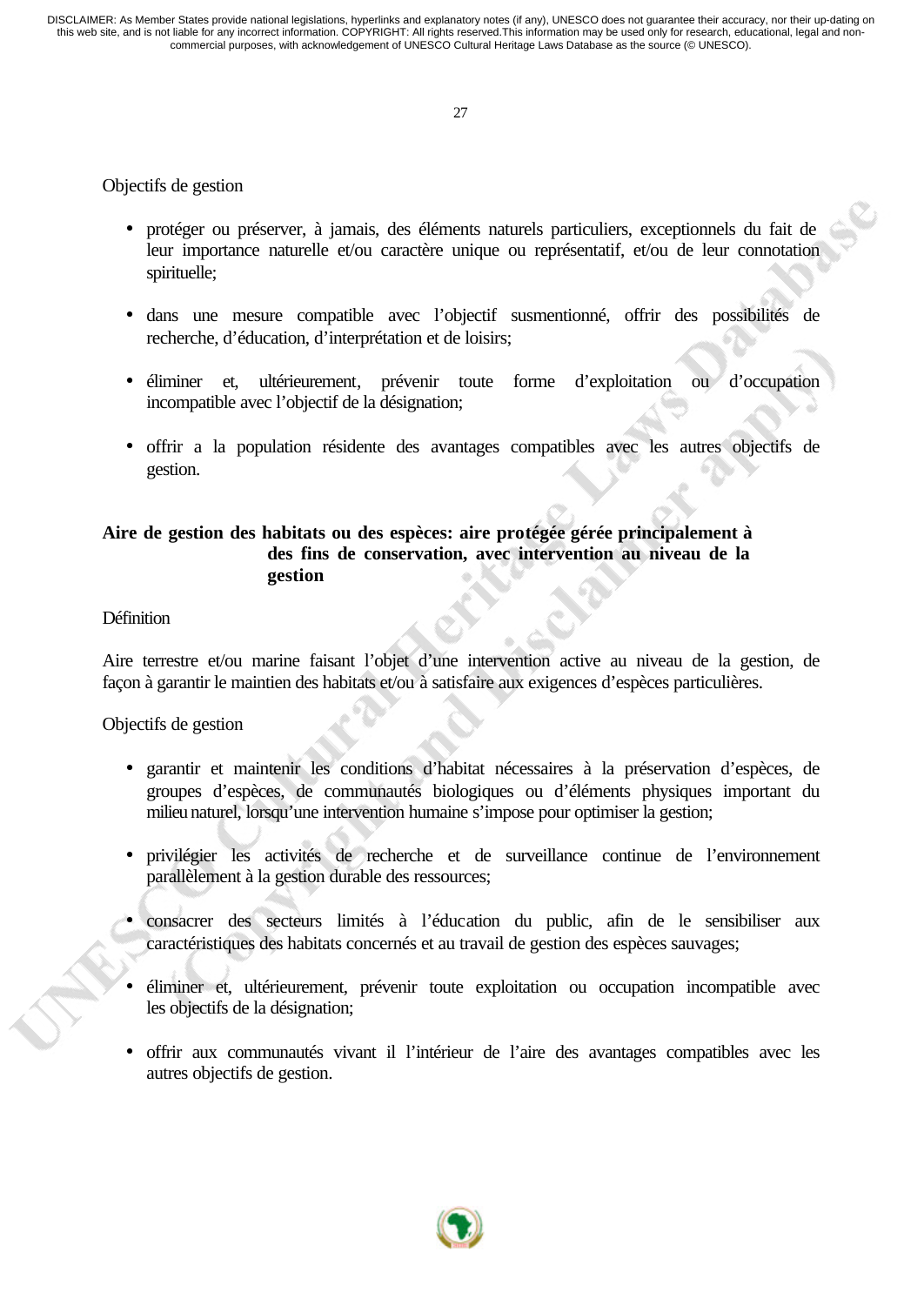28

## **Paysage terrestre ou marin protégé: aire protégée gérée principalement dans le but d'assurer la conservation de paysages terrestres ou marins et à des fins récréatives**

#### **Définition**

Zone terrestre, comprenant parfois le littoral et les eaux adjacentes, où l'interaction entre l'homme et la nature a, au fil du temps, modelé le paysage aux qualités esthétiques, écologiques et/ou culturelles particulières et exceptionnelles, et présentant souvent une grande diversité biologique. Préserver l'intégrité de cette interaction traditionnelle est essentiel à la protection, au maintien et à l'évolution d'une telle aire.

**N255** 

Objectifs de gestion

- maintenir l'interaction harmonieuse de la nature et de la culture, en protégeant le paysage terrestre et/ou marin et en garantissant le maintien des formes traditionnelles d'occupation du sol et de construction, ainsi que l'expression des faits socio-culturels;
- encourage les modes de vie et les activités économiques en harmonie avec la nature, ainsi que la préservation du tissu socio-culturel des communautés concernées;
- maintenir la diversité du paysage et de l'habitat, ainsi que des espèces et écosystèmes associés;
- éliminer le cas échéant, et ultérieurement, prévenir toute forme d'occupation du sol et activité incompatibles avec les objectifs visés, du fait de leur ampleur ou nature;
- offrir au public toute une gamme de loisirs de plein air respectant les qualités essentielles de l'aire;
- encourager les activités scientifiques et pédagogiques contribuant au bien-être à long terne des communautés résidentes tout en sensibilisant le public à la protection de tels paysages;
- offrir des avantages à la communauté locale et contribuer à son bien-être, sous forme de produits naturels (par exemple forestiers ou de la pêche) et de services (eau potable ou revenus tirés de formes durables de tourisme).

## **Aire protégée de ressources naturelles gérée: aire protégée gérée principalement à des fins d'utilisation durable des écosystèmes naturels**

#### **Définition**

Aire contenant des systèmes naturels, en grande partie non modifiés, gérée aux fins d'assurer la protection et le maintien à long terme de la diversité biologique, tout en garantissant la durabilité des fonctions et produits naturels nécessaires au bien-être de la communauté.

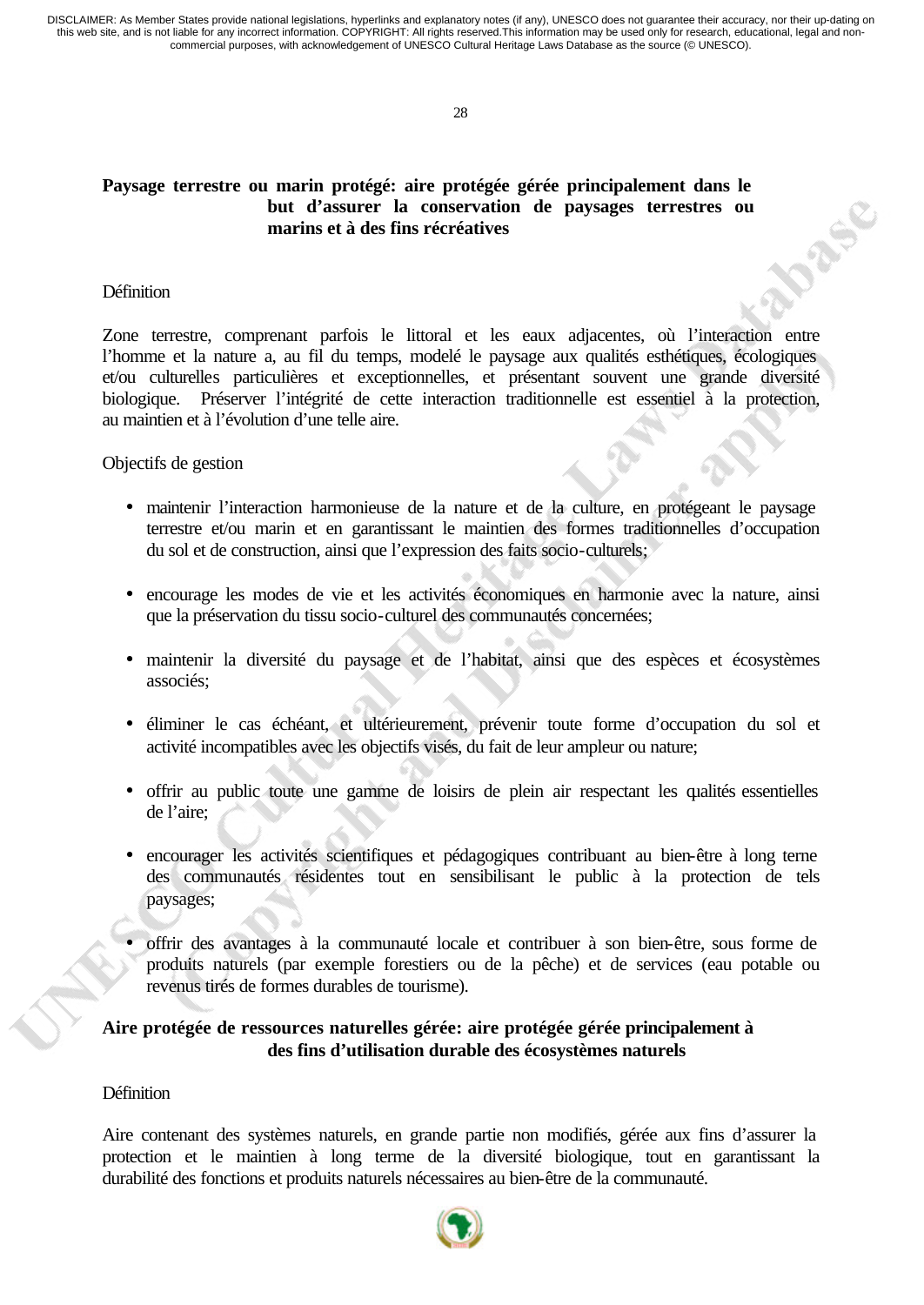Objectifs de gestion

- assurer la protection et le maintien à long terme de la diversité biologique et des autres valeurs naturelles du site;
- promouvoir des pratiques rationnelles de gestion afin d'assurer une productivité durable;
- protéger le capital de ressources naturelles contre toute forme d'aliénation engendrée par d'autres formes d'utilisations du sol susceptible de porter préjudice à la diversité biologique de la région;
- contribuer au développement régional et national.